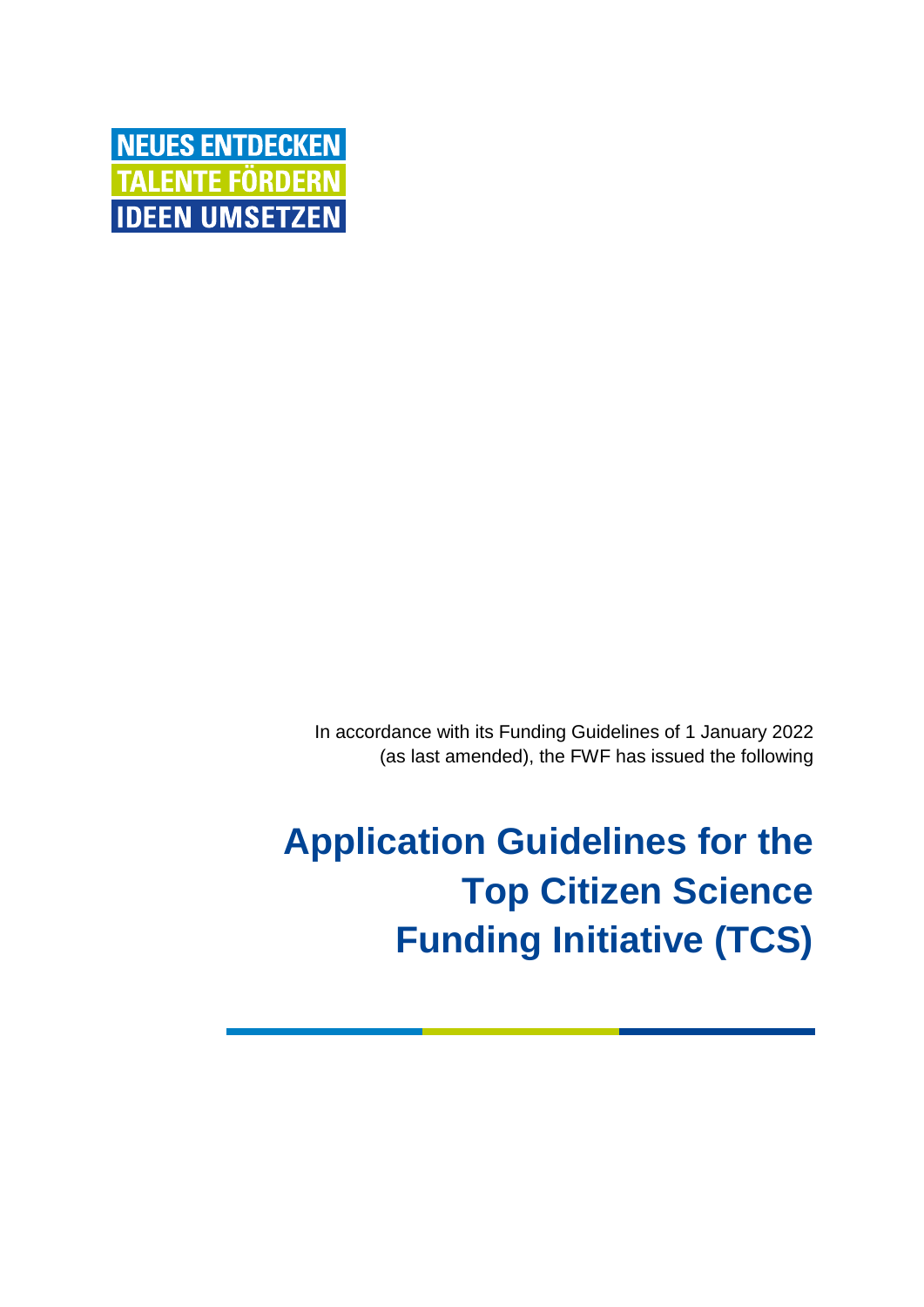

# **Table of contents**

| 1 <sub>1</sub> |      |        |                                                                   |  |  |  |  |
|----------------|------|--------|-------------------------------------------------------------------|--|--|--|--|
|                | 1.1. |        |                                                                   |  |  |  |  |
|                | 1.2. |        |                                                                   |  |  |  |  |
|                | 1.3. |        |                                                                   |  |  |  |  |
|                | 1.4. |        |                                                                   |  |  |  |  |
|                | 1.5. |        |                                                                   |  |  |  |  |
|                |      | 1.5.1. |                                                                   |  |  |  |  |
|                |      | 1.5.2. |                                                                   |  |  |  |  |
|                | 1.6. |        |                                                                   |  |  |  |  |
| 2.             |      |        |                                                                   |  |  |  |  |
|                | 2.1. |        |                                                                   |  |  |  |  |
|                | 2.2. |        |                                                                   |  |  |  |  |
|                |      | 2.2.1. |                                                                   |  |  |  |  |
|                |      | 2.2.2. |                                                                   |  |  |  |  |
|                |      | 2.2.3. |                                                                   |  |  |  |  |
|                | 2.3. |        |                                                                   |  |  |  |  |
|                |      | 2.3.1. |                                                                   |  |  |  |  |
|                |      | 2.3.2. | Research team, interaction with citizens, and planned handling of |  |  |  |  |
|                |      | 2.3.3. |                                                                   |  |  |  |  |
|                |      | 2.3.4. |                                                                   |  |  |  |  |
|                |      | 2.3.5. |                                                                   |  |  |  |  |
|                |      | 2.3.6. | Annex 3: CVs and description of previous research achievements12  |  |  |  |  |
|                |      | 2.3.7. |                                                                   |  |  |  |  |
|                | 2.4. |        |                                                                   |  |  |  |  |
|                | 2.5. |        |                                                                   |  |  |  |  |
|                |      | 2.5.1. |                                                                   |  |  |  |  |
|                |      | 2.5.2. |                                                                   |  |  |  |  |
|                |      | 2.5.3. |                                                                   |  |  |  |  |
|                |      | 2.5.4. |                                                                   |  |  |  |  |
|                |      | 2.5.5. |                                                                   |  |  |  |  |
|                |      | 2.5.6. | Costs as part of national and international cooperation           |  |  |  |  |
|                |      | 2.5.7. |                                                                   |  |  |  |  |
|                |      |        |                                                                   |  |  |  |  |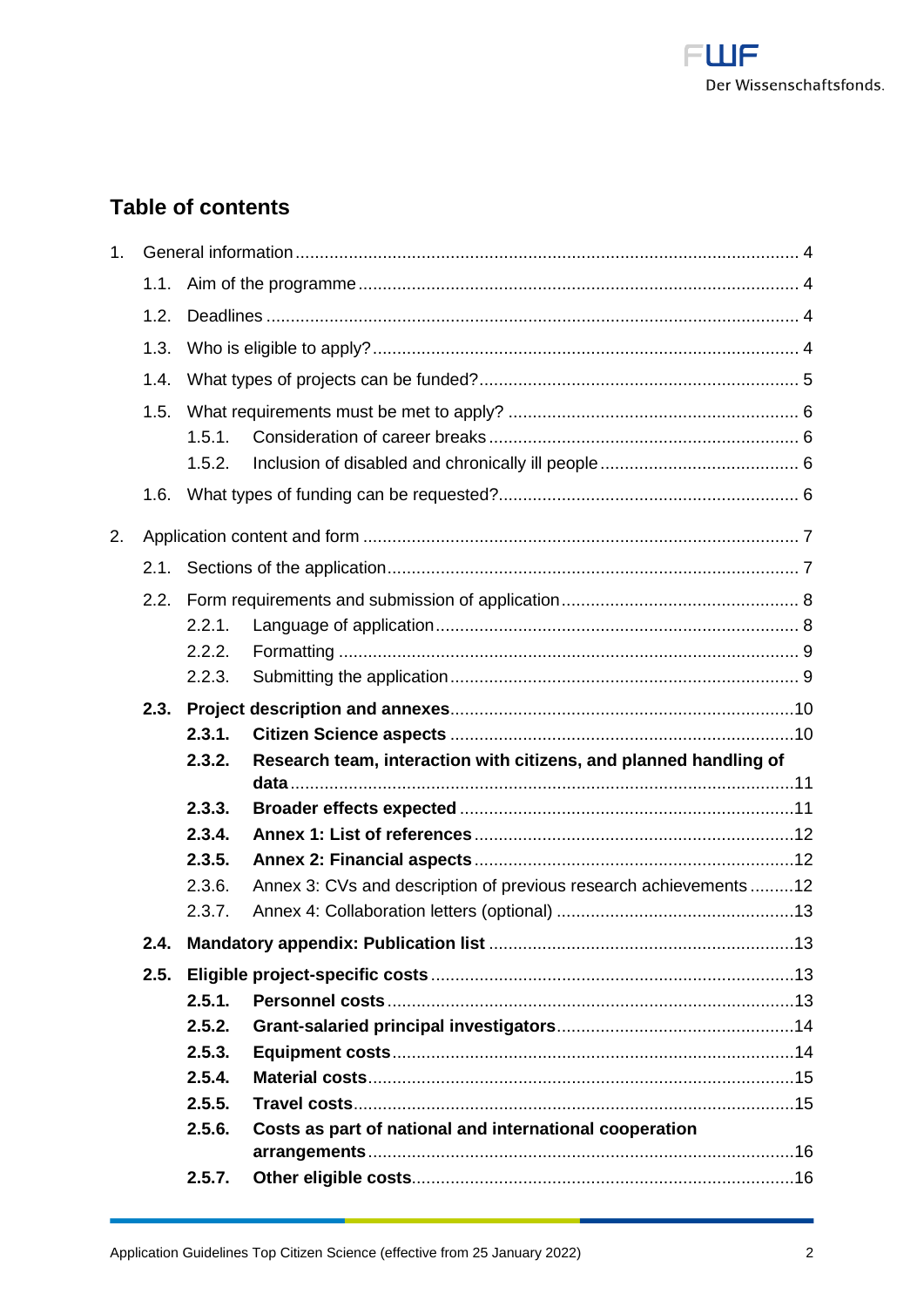

|                                                                              | 2.7.                                                                                  |  |                                                                             |  |  |  |  |  |
|------------------------------------------------------------------------------|---------------------------------------------------------------------------------------|--|-----------------------------------------------------------------------------|--|--|--|--|--|
|                                                                              |                                                                                       |  |                                                                             |  |  |  |  |  |
|                                                                              |                                                                                       |  |                                                                             |  |  |  |  |  |
|                                                                              |                                                                                       |  | 4. Compliance with legal requirements and standards of research integrity20 |  |  |  |  |  |
|                                                                              |                                                                                       |  |                                                                             |  |  |  |  |  |
| APPENDIX I: Template: information on the research institution and finances22 |                                                                                       |  |                                                                             |  |  |  |  |  |
|                                                                              | APPENDIX II: Notes and questions for reviewers in the Top citizen Science programme23 |  |                                                                             |  |  |  |  |  |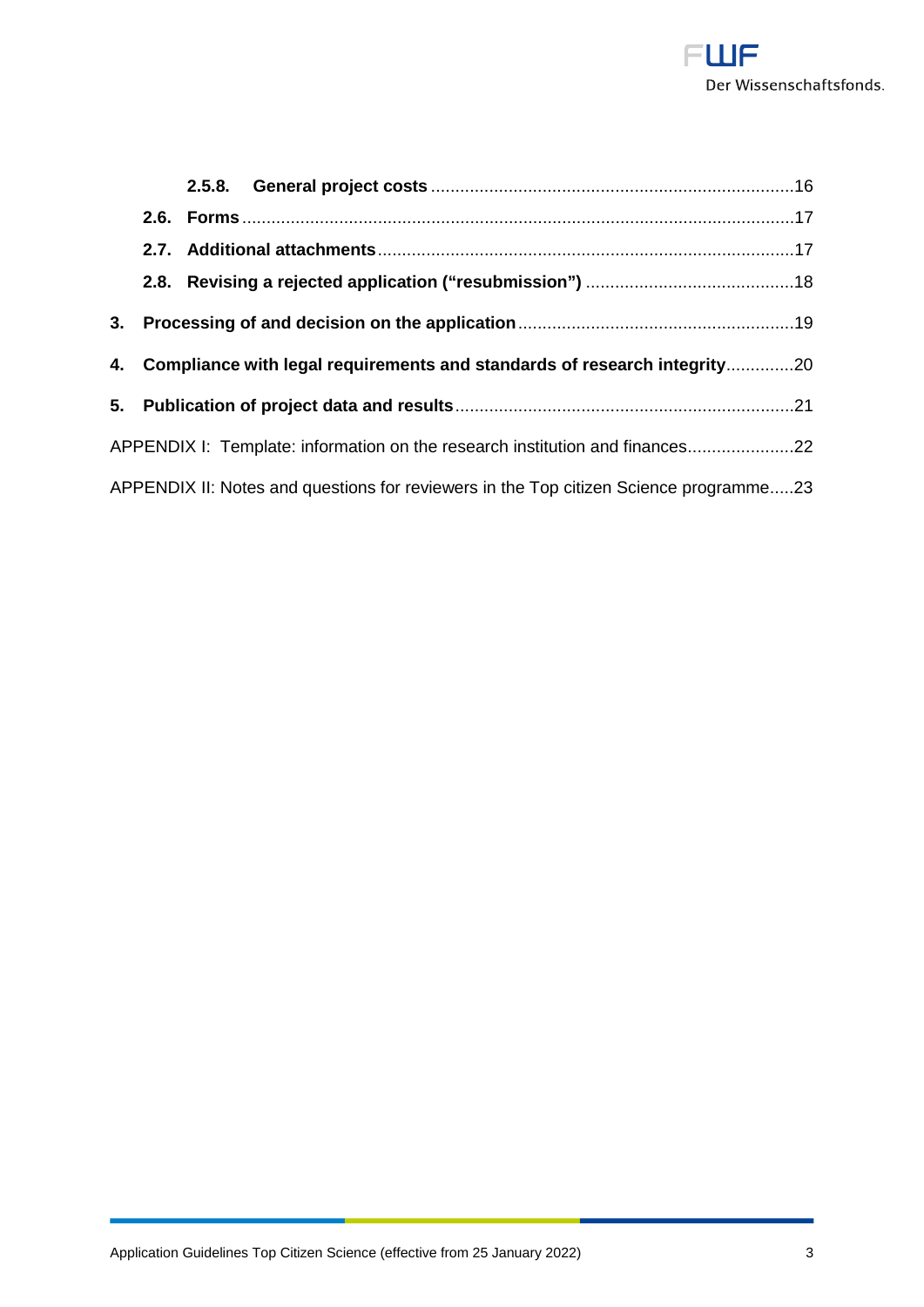

# <span id="page-3-0"></span>**1. General information**

## <span id="page-3-1"></span>**1.1. Aim of the programme**

The aim of the "Top Citizen Science" funding initiative (hereinafter referred to as TCS) is to encourage the participation of citizens in research projects. Citizens should contribute to the research results and insights on the basis of their skills, expertise, curiosity, and willingness to participate – without thereby sacrificing the excellence of the research work. The involvement of citizen scientists has the potential to generate new research questions as well as reveal new approaches in the field, expand researchers' skill sets, and speed up innovation processes. Opening the research projects to citizen involvement need not generate an added value in all the categories listed as examples, but a substantial, additional gain in scientific/scholarly knowledge is expected in every project. Furthermore, the funding initiative also intends to increase public awareness of research processes and the work of researchers and thus break down the barriers between science and society.

As part of the TCS expansion project, new possibilities for participation should be offered online by mid-2023.

## <span id="page-3-2"></span>**1.2. Deadlines**

-

The deadline for submission is 25 April 2022, at 2:00 pm local time Vienna/Austria. Applications must be submitted online at **[elane](https://elane.fwf.ac.at/)**.

Once the application has been submitted online, a [PDF cover sheet](https://www.fwf.ac.at/fileadmin/files/Dokumente/Antragstellung/glossary_application-guidelines.pdf) will be generated. The application shall not be considered officially submitted until the FWF receives the signed and stamped cover sheet (see also [Section 2.2.3.\)](#page-8-1).

## <span id="page-3-3"></span>**1.3. Who is eligible to apply?**

Any researcher acting as the principal investigator of a funded FWF project<sup>[1](#page-3-4)</sup> that is not scheduled to end before the funding decision on the TCS expansion project (i.e., the project will end on 30 November 2022 or later). Applications may be submitted only by one individual "natural person." Institutes, institutions, or companies are not eligible to apply.

Applicants and persons named in the application must have the necessary qualifications, sufficient time resources, and have access to the necessary infrastructure to carry out the project submitted. All persons involved in the realisation and implementation of the TCS expansion project must be indicated in an appropriate manner. The applicant must confirm that all persons involved in the realisation of the TCS expansion project as well as the

<span id="page-3-4"></span><sup>1</sup> The main project may not be a project in the Schrödinger Programme, the Stand-Alone Publications Programme or the Science Communication Programme.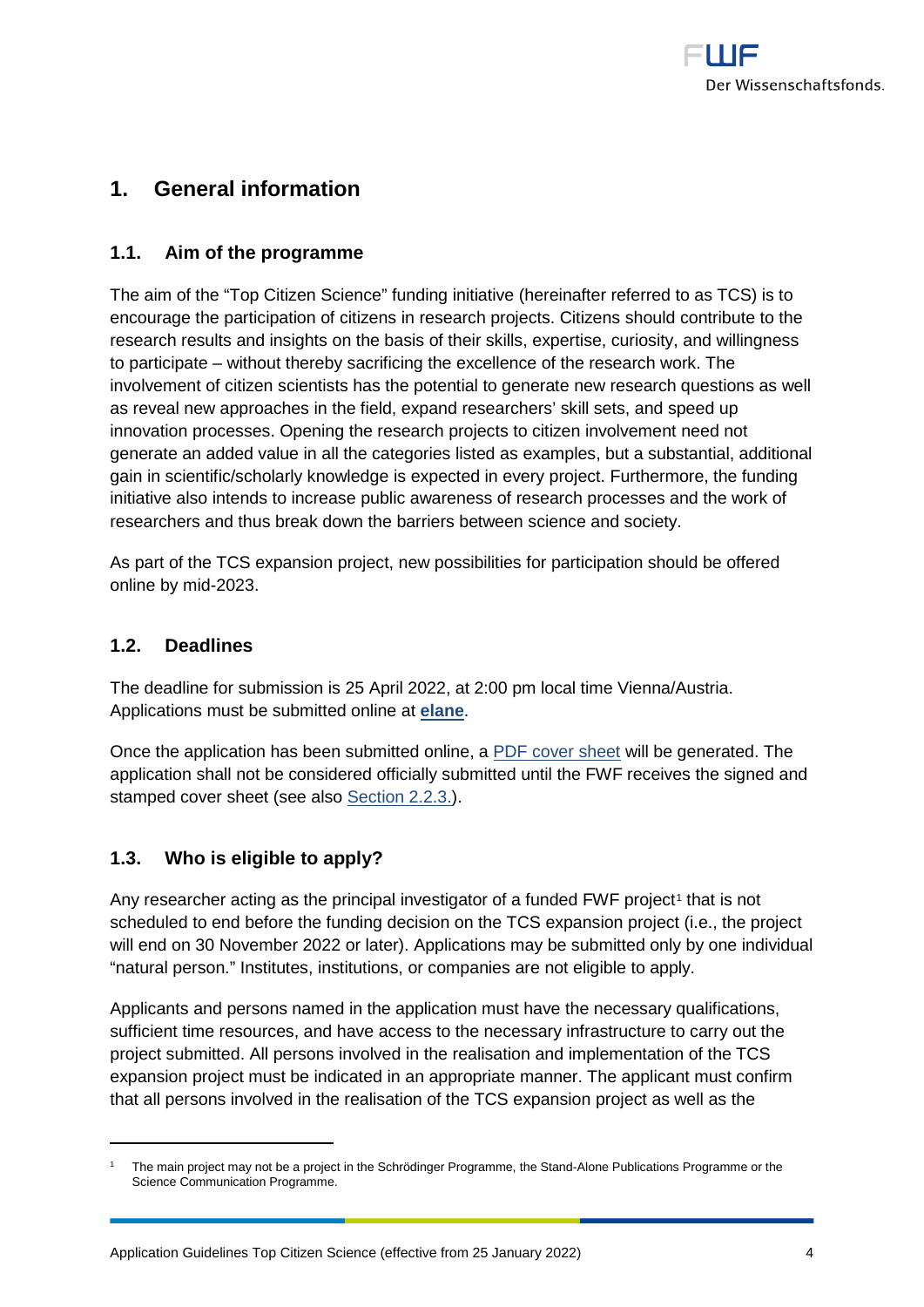

researchers involved in the research project underlying the TCS expansion project (main project), including the principal investigator, agree to the submission of the application. If an international research project which is carried out in different countries (e.g., projects as part of the DACH Agreement) is to serve as the main project, only the Austrian principal investigator is eligible to apply for funding.

## <span id="page-4-0"></span>**1.4. What types of projects can be funded?**

Proposals may be submitted for the expansion of funded FWF projects (FWF main projects) that are suitable in terms of content and methods and which are now to be expanded by citizen science components. Projects as part of this funding initiative have a **maximum duration of two years**. This can be extended as long as no additional costs are incurred.

Citizen science includes all activities by persons whose main profession does not consist of generating new research insights.[2](#page-4-1) In this context, citizen science is understood as the active involvement of citizens and their knowledge, commitment, and resources in scholarly research and the generation of new scholarly insights. Citizen science is addressed to all people regardless of age, gender, or social background as well as people with highly specialised knowledge or specialised expertise (knowledge communities*)*; this also expressly includes young target groups.

Depending on the extent of their expertise, their commitment, and/or the resources at their disposal, citizens can get involved in the following categories:

- Crowdsourcing: involvement of citizens in data collection and/or processing
- Distributed intelligence: involvement of citizens in data analysis and interpretation
- **Participatory science: involvement of citizens in the further development of methods,** tools, and/or products
- Collaborative science: involvement of citizens in the definition of problems, the development of research questions and/or quality criteria

Citizens can be involved at various stages of the planning and implementation of a research project, but please note that 1) citizens must not be involved in all the stages of a project listed below, and 2) the nature of their involvement can change during the course of the project.

- Agenda (identification and definition of topics)
- Data creation (data collection)
- **Investigation (research work)**

-

**Dissemination (science communication)** 

<span id="page-4-1"></span><sup>2</sup> GEWISS (2016): Green Paper – Citizen Science Strategy 2020 for Germany. URL: [https://www.buergerschaffenwissen.de/sites/default/files/grid/2017/11/21/handreichunga5\\_engl\\_web.pdf](https://www.buergerschaffenwissen.de/sites/default/files/grid/2017/11/21/handreichunga5_engl_web.pdf)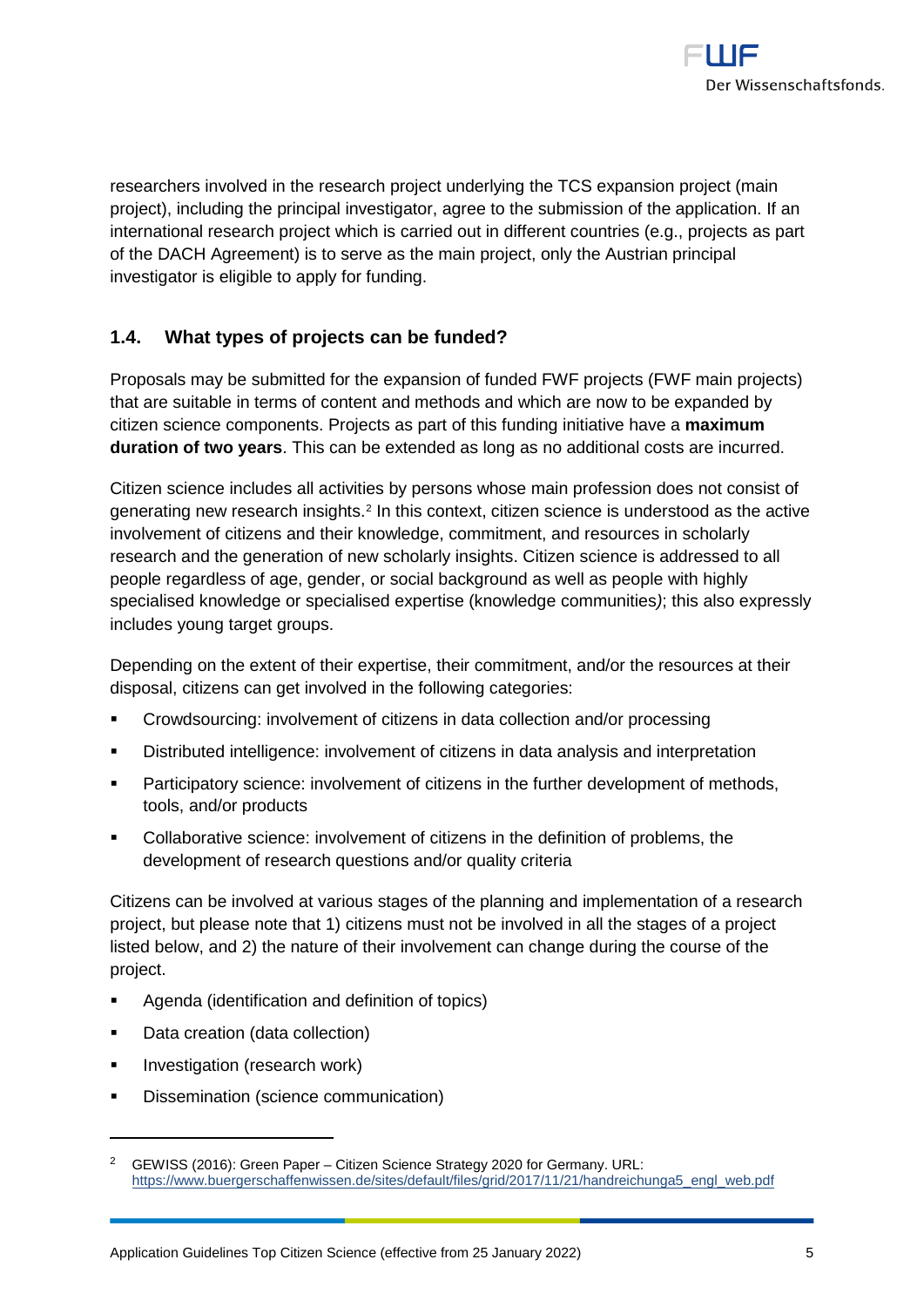**Note:** The involvement of citizens as mere "objects of research" or "sources of data" without relying on their expertise (e.g., as test subjects, participants in questionnaires, etc.) is not consistent with the understanding of citizen science in these guidelines and is thus not eligible for funding.

<span id="page-5-0"></span>Double funding is not permitted (see [Funding guidelines\)](https://www.fwf.ac.at/en/research-funding/decision-making-procedure-evaluation/funding-guidelines/).

## **1.5. What requirements must be met to apply?**

The requirement is an approved FWF project that will not end before the decision is made on the expansion project (see section 1.3).

The quality of the research underlying the submitted expansion project is ensured by the project it is based on (FWF main project). The FWF will conduct a review procedure of all TCS expansion projects submitted in order to assess their quality in terms of the expected gain in scientific/scholarly knowledge and additional effects such as social impacts, etc.

## <span id="page-5-1"></span>**1.5.1. Consideration of career breaks**

The FWF will take justified career breaks (e.g., parental leave, caring for a family member, or long-term illness) into consideration in assessing the applicant's eligibility to apply. Relevant information can be included in the academic CV and thus also be available to the reviewers.

### <span id="page-5-2"></span>**1.5.2. Inclusion of disabled and chronically ill people**

The FWF will also take any exceptions to typical career paths due to disability and/or chronic illness into consideration in assessing the applicant's eligibility to apply. Relevant information can be included in the academic CV and thus also be available to the reviewers.

## <span id="page-5-3"></span>**1.6. What types of funding can be requested?**

In general, the rules of the FWF apply. Applicants may submit only one proposal for a TCS expansion project (to be defined in further detail) per underlying research project (main project). The **maximum** amount of funding that can be requested is **€50,000.00 per application (incl. 5% general project costs)**.

Funding may be requested for project-specific costs of the TCS expansion project which are related to the funded research project (main project). These include personnel and nonpersonnel costs that are necessary for carrying out the project and that go beyond the resources provided by the infrastructure of the research institution. The FWF does not finance the infrastructure or basic equipment of research institutions.

The principal investigator of the underlying research project must be involved in the TCS activities. The general assumption for the implementation of the TCS expansion project is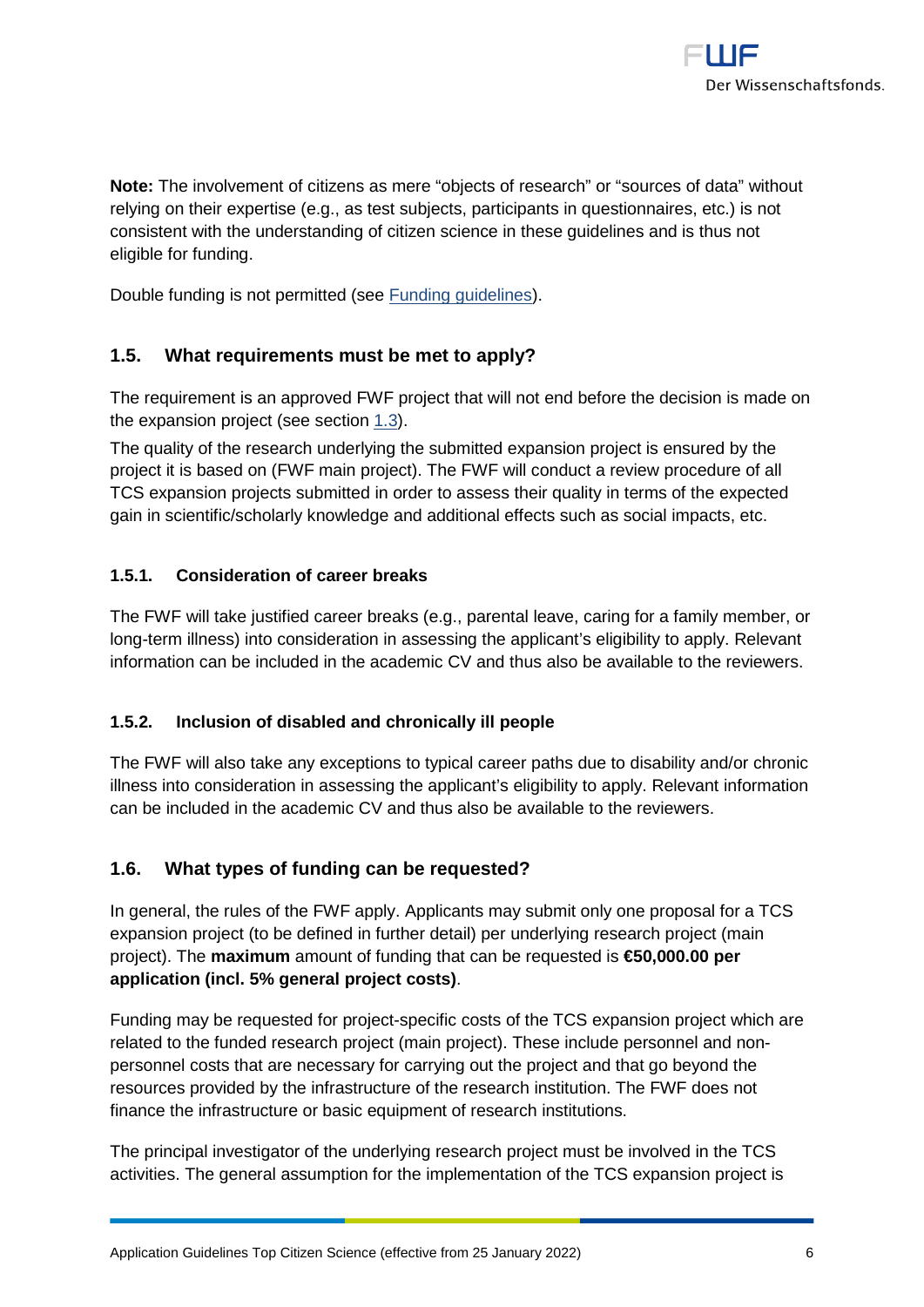

that the researchers participating in the project will primarily be involved in developing and implementing the TCS component(s). The infrastructure of the hosting research institutions for the implementation of the project (such as public relations work and science communication, which most universities and large research institutions have at their disposal) will primarily be used for the realisation of the TCS expansion project. Funding to support external persons is permitted (for instance, to acquire specific skills not available at the university or research institution); however, reasons must be given.

For information on requesting funding for the personnel costs of the principal investigator (= applicants who intend their salary to be paid from the grant), see [Information on funding the](https://www.fwf.ac.at/fileadmin/files/Dokumente/Antragstellung/information_grant-salaried-PI.pdf)  [principal investigator's \(PI's\) salary.](https://www.fwf.ac.at/fileadmin/files/Dokumente/Antragstellung/information_grant-salaried-PI.pdf)

The *National Research Partner* form should be completed for costs arising from the collaboration with [national research partners](https://www.fwf.ac.at/fileadmin/files/Dokumente/Antragstellung/glossary_application-guidelines.pdf) that have to be handled directly between the research institution of the national research partner and the FWF and are not invoiced to the principal investigator.

Please note that exaggerated costs may represent a reason for rejecting an application, even one that is considered excellent in terms of content.

## <span id="page-6-0"></span>**2. Application content and form**

## <span id="page-6-1"></span>**2.1. Sections of the application**

For an application to be complete, it must contain the following sections:

- **1) Academic abstract in English** comprising no more than 3,000 characters (incl. spaces; no formulas or special characters). The academic abstract will be used to inform potential reviewers about the project. The abstract must be subdivided into the following sections using the given English terms:
	- Wider research context / theoretical framework
	- **Hypotheses / research questions / objectives**
	- Approach / methods
	- **EXECTE:** Level of originality / innovation
	- **Primary researchers involved**

Where options are given (indicated by slashes), please choose an option that is appropriate for your project.

### **2) Brief information on the FWF main project (no more than two pages):**

Page 1: weblink to the FWF main project, project number, project content, objectives, duration, cooperation partners, and funding amount

Page 2: status quo of the research work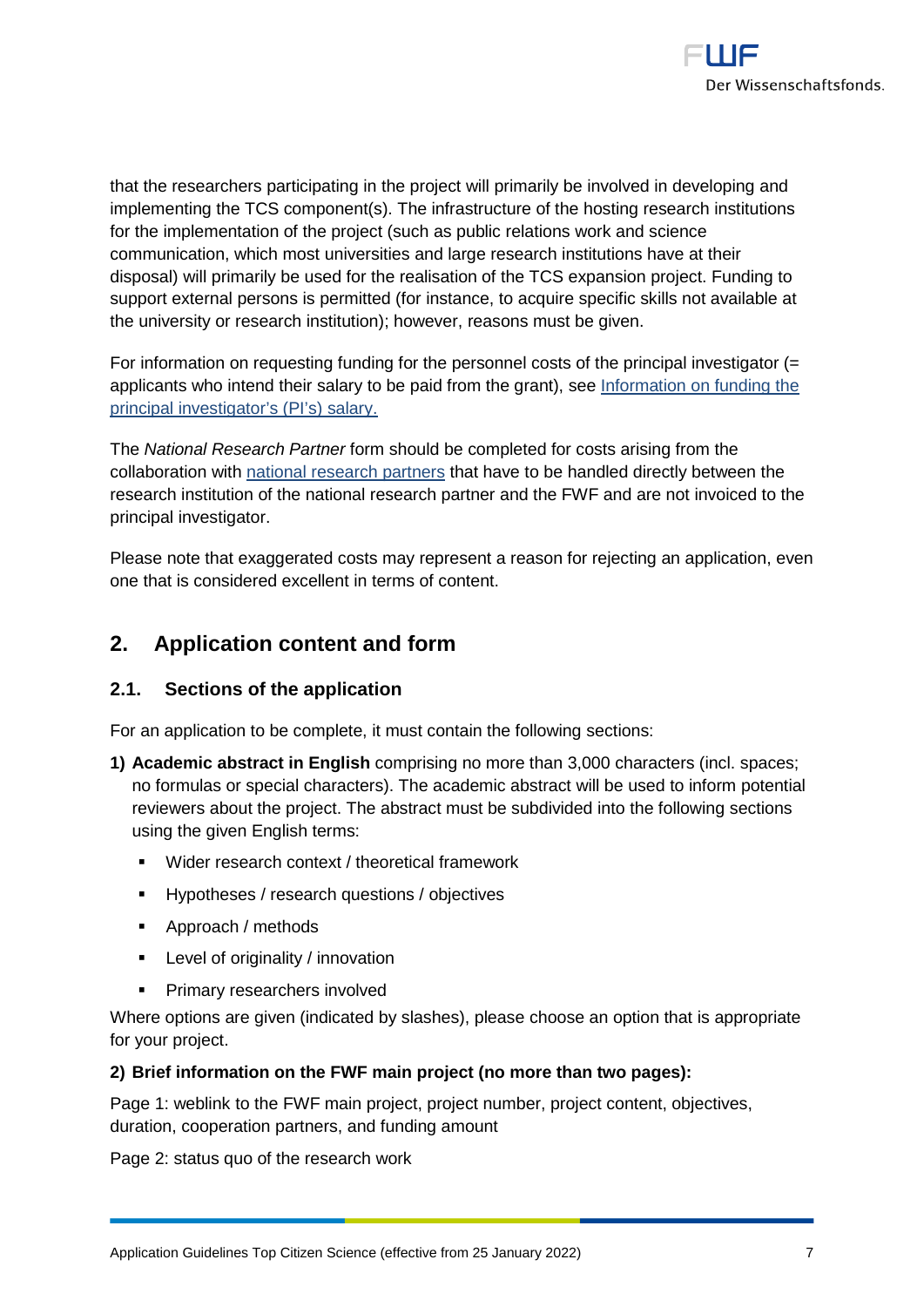

## **3) Project description:**

A Project description on no more than 10 consecutively numbered pages, incl. table of contents, list of abbreviations headings, figures, captions, tables, footnotes, etc.;

The project description must also include the following annexes on additional pages:

- Annex 1: List of literature cited in the application (*References*) on no more than 5 pages;
- Annex 2: Information on research institution(s) and justification of requested funding;
- Annex 3: Academic CV and description of previous research achievements (no more than three pages per CV);
- Annex 4 (optional): Confirmations ("collaboration letters") of national and international cooperation partners (no more than 1 page per letter);

The project description including these annexes must be uploaded as a single file called proposal.pdf. The FWF will send this document to the reviewers.

### **4) Attachments to be uploaded individually:**

- Mandatory: publication list for the last 5 years, broken down into quality assured and non-quality assured (see also section 2.4.).
- Where applicable: cover letter; list of reviewers to be excluded; report on results, or final report for follow-up applications; for resubmissions: overview of all changes made in the resubmitted application and response(s) to reviews; vendor quotes for equipment, etc.

### **5) Completed forms**

- Required forms: academic abstract, application form, cost breakdown form and coauthors form;
- Optional forms: national research partners form, national/international cooperation arrangements form.

## <span id="page-7-0"></span>**2.2. Form requirements and submission of application**

### <span id="page-7-1"></span>**2.2.1. Language of application**

To allow applications to be reviewed by international experts, applications must be submitted in English. If desired, a version in German or another language may be added as a supplement; however, submission solely in German or another project-relevant language other than English is permitted only in exceptional cases. Such exceptions apply exclusively to applications from the fields of linguistic and literary studies which concern only texts in German or languages other than English. In all such cases, it is absolutely necessary to consult the responsible project officers in the FWF [specialist departments](https://www.fwf.ac.at/en/about-the-fwf/organisation/fwf-team/specialist-departments/?tx_rsmemployee_pi1%5Bpage%5D=2&cHash=23a992f117e95a20e6391e14185672c6) prior to application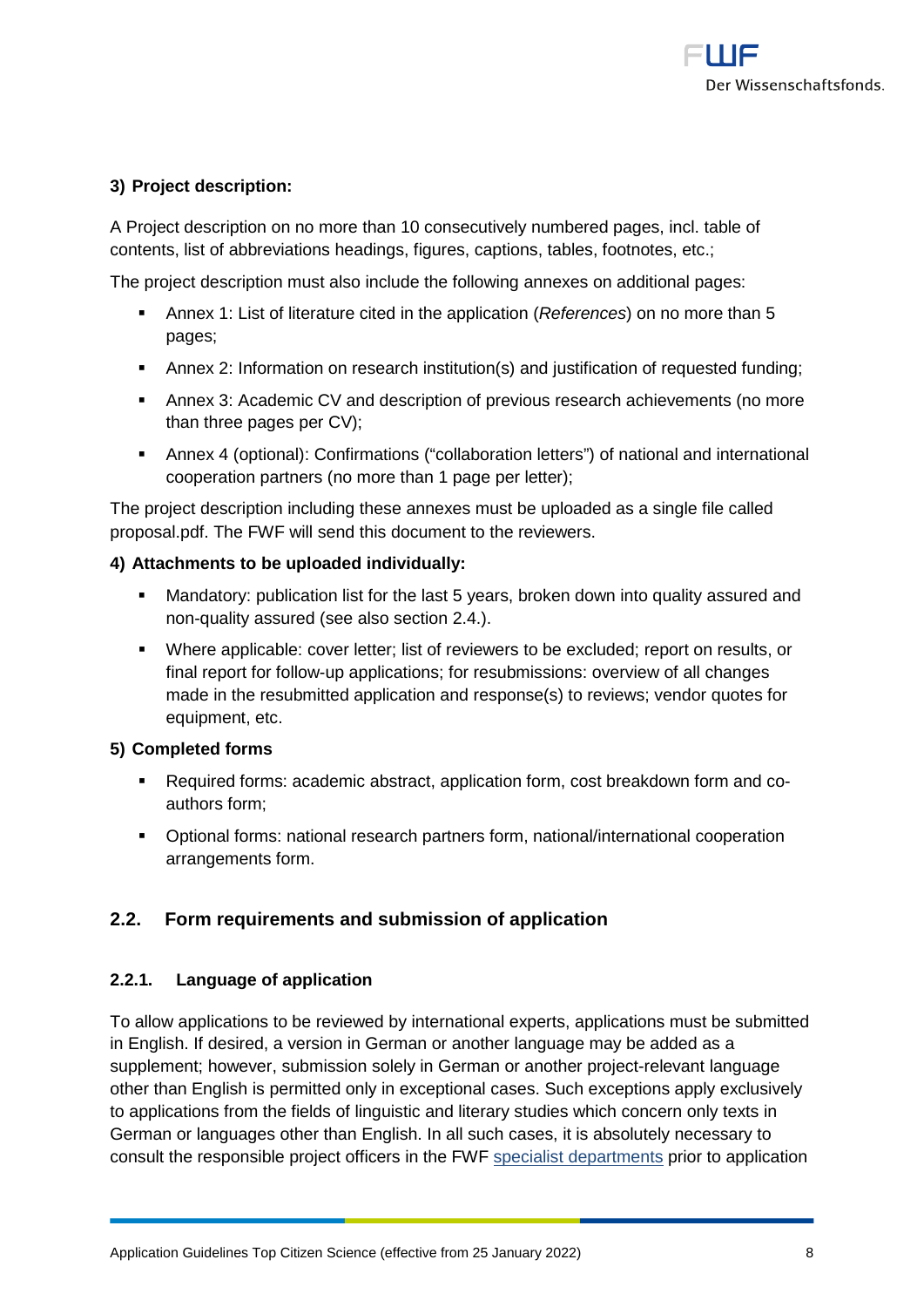

and then submit an academic abstract of the project and a brief, convincing justification on the grounds of research for submission in a language other than English. The final decision shall be made by the decision-making bodies of the FWF.

## <span id="page-8-0"></span>**2.2.2. Formatting**

The continuous text in the project description, annexes 1-3, and the attachments (except for vendor quotes) must be written in 11 pt. font with 15-20 pt. spacing and at least 2 cm margins. Applicants must comply strictly with all upper limits (e.g., number of pages, attachments, etc.).

Citations in the text and the list of works cited (References) in the application must be in line with the conventions of the respective discipline, preferably according to a widely-used style guide (e.g., *Chicago Manual of Style, APA Publication Manual*). Applicants are free to choose the citation conventions or style guide they prefer, but they must apply them/it consistently throughout the application. If available, a [DOI address](http://www.doi.org/) or another [persistent](https://sfdora.org/)  [identifier](https://sfdora.org/) should be used for the literature cited.

## <span id="page-8-1"></span>**2.2.3. Submitting the application**

The application must be submitted online at *[elane](https://elane.fwf.ac.at/)*.

To submit the application online, applicants are required to register at the address shown above. All the necessary forms must then be filled out online; additional documents such as the project description can be uploaded. For additional information, see the "Quick reference" guide at *[elane](https://elane.fwf.ac.at/)*.

### **1) Required parts of the application:**

**a) Files:**

- *Summary\_main.pdf (*description of the main project)
- *Proposal.pdf* (project description incl. annexes 1-3 and where applicable 4, with PDF bookmarks, at least for the major sections)
- *Publication\_list.pdf* (publication list of all the key project participants for the last 5 years, broken down into peer-reviewed and non-peer-reviewed)

**b) Forms:**

- *Academic abstract in English*
- *Application form*
- *Cost breakdown*
- *Co-authors (mandatory information)*
- *National research partners (optional)*
- *National and international cooperation arrangements (if applicable)*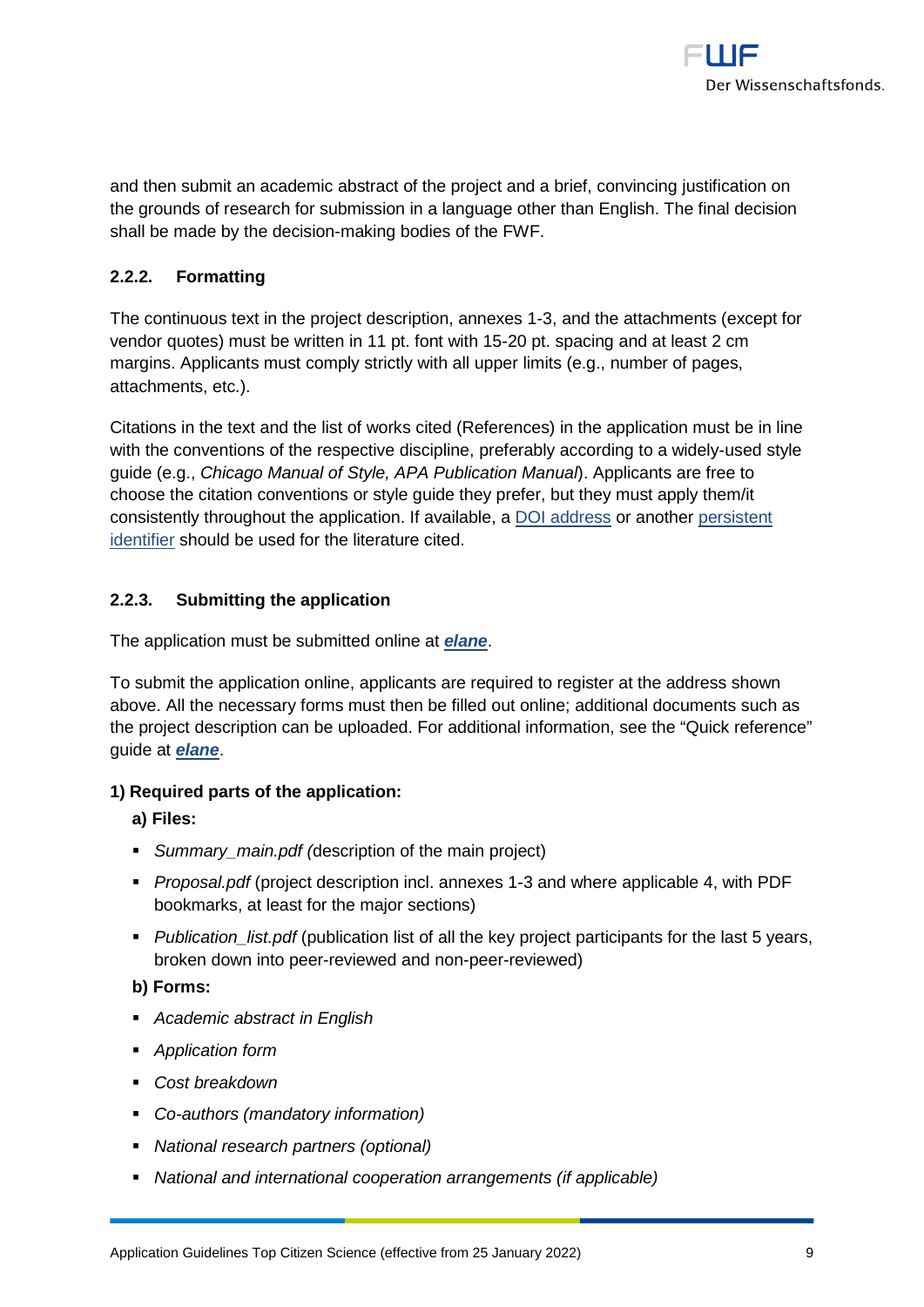

## **2) File uploads – if applicable:**

- *Cover\_Letter.pdf (= accompanying letter)*
- *Negative\_list.pdf (= list of reviewers who should be excluded)*
- *Follow.pdf (= report on results or final report of the previous project in the case of followup applications)*
- *Overview\_Revision.pdf (=in the case of resubmission, overview of all changes made in the resubmitted application)*
- *Revision.pdf (=in the case of resubmission, an overall response to all the reviewers or, if preferred, a short response to* each *reviewer saved in a* separate *file: Revision\_A.pdf, Revision\_B.pdf etc.)*
- *Quotes\_equipment.pdf*
- *Quotes\_other\_costs.pdf*

Once the application has been submitted, a [PDF cover sheet](https://www.fwf.ac.at/fileadmin/files/Dokumente/Antragstellung/glossary_application-guidelines.pdf) will be generated. This cover sheet must be signed by hand and stamped by the responsible representative of the applicant's research institute before being sent to the FWF by conventional mail. The application shall not be considered officially submitted until the FWF receives the signed and stamped cover sheet. Alternatively, the signed and stamped cover sheet can be scanned in, signed using the applicant's qualified electronic signature<sup>[3](#page-9-2)</sup> (e.g., mobile phone signature), and sent to the FWF [\(office@fwf.ac.at\)](mailto:office@fwf.ac.at) by e-mail. Please note that a scanned signed and stamped cover sheet is invalid if it does not have a qualified electronic signature.

## <span id="page-9-0"></span>**2.3. Project description and annexes**

The project description must comprise no more than 10 pages and include a table of contents as well as the contents described in [section 2.3.1.](#page-9-0) to [2.3.3.](#page-10-1) Annexes must be attached to the project description in the order indicated in [section 2.3.4.](#page-11-0)

### <span id="page-9-1"></span>**2.3.1. Citizen Science aspects**

-

- Clearly defined objectives of the TCS expansion project as well as reason(s) for choosing the citizen science approach[4](#page-9-3)
- Additional value of the TCS expansion project (To what extent is the TCS expansion project a meaningful expansion/complement to the main project? What additional scholarly insights will be gained through citizen participation?)
- Relation of the project to the current international state of research and citizen science activities
- Methodology incl. description of the planned use of technologies (e.g., databases, apps, blogs, websites) as well as a description of the planned methods of participation

<span id="page-9-2"></span><sup>3</sup> For example:<https://www.digital.austria.gv.at/citizen-card-concept>

<span id="page-9-3"></span><sup>4</sup> References and tools on Top Citizen Science: e.g., [https://www.citizen-science.at/literatur/allgemein/item/207](https://www.citizen-science.at/literatur/allgemein/item/207-literatur) [literatur,](https://www.citizen-science.at/literatur/allgemein/item/207-literatur)<https://www.zentrumfuercitizenscience.at/de/hilfreiche-tools>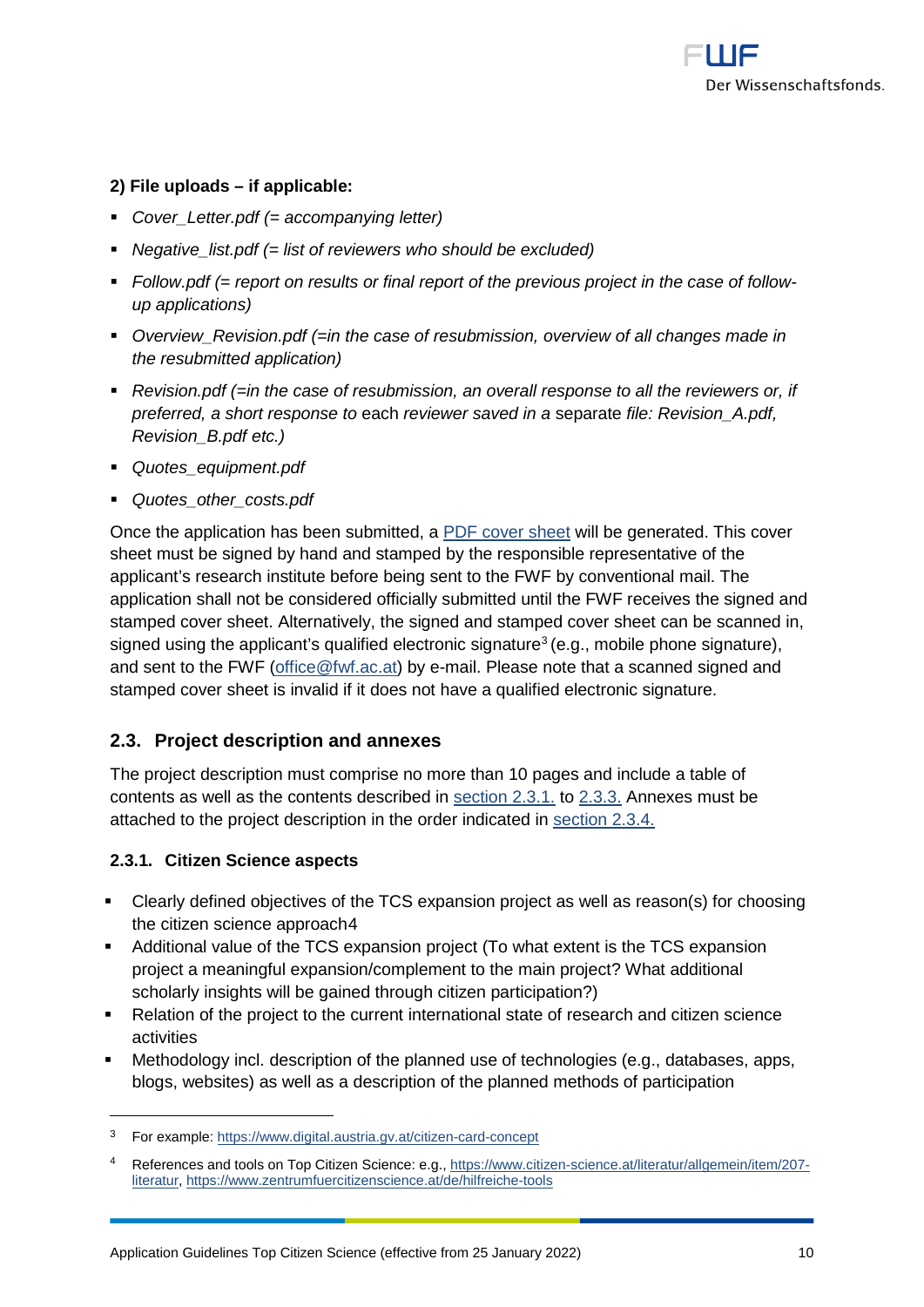

- If applicable: Intended [cooperation arrangements](https://www.fwf.ac.at/en/research-funding/decision-making-procedure/decision-making-procedure/) (national and/or international) as part of the planned project should be explained in the project description. This explanation should specify the people with whom the cooperation arrangement shall take place and the subject of the intended cooperation arrangement(s) or the contribution to the project. All of the national and/or international cooperation arrangements that were stated to be essential in the project description should be listed on the Cooperation arrangements form and be evidenced by a collaboration letter.
- Work plan and timeline (incl. a description of how it is connected to the main project in terms of time)
- All potential ethical, safety-related, or regulatory aspects[5](#page-10-2) of the submitted project and the planned handling of them must be described in a separate section. This aspect should be addressed briefly in the text even if the applicant believes the project does not raise any ethical issues.
- All potential sex-specific and gender-related aspects[6](#page-10-3) in the planned project as well as the planned implementation of these research questions must be described in a separate section. This aspect should be addressed briefly in the text even if the applicant believes the project does not raise any sex-specific and gender-related issues.

## <span id="page-10-0"></span>**2.3.2. Research team, interaction with citizens, and planned handling of data**

- Description of all the people involved in the project and evidence of their academic and/or communication-related qualifications regarding citizen science (CVs, publication lists, information on any previous activities in citizen science, science communication, open innovation, science education, etc.).
- Definition and selection of target groups addressed (number of citizens involved, target environments, etc.)
- Description of the communication plan for the envisaged target groups (including support and feedback of participating citizens, etc.)
- What are the potential benefits of the project for the citizens?
- How will the quality of the data be ensured (e.g., training sessions, manuals, etc.)?
- <span id="page-10-1"></span>• Data protection/privacy issues

## **2.3.3. Broader effects expected**

-

 Dissemination of research results: planned publications (use of open access channels), events, web presence, media communications, etc.;

<span id="page-10-2"></span><sup>5</sup> For instance, the European Commission's *[Ethics for Researchers](http://ec.europa.eu/research/participants/data/ref/fp7/89888/ethics-for-researchers_en.pdf)* or *[The European Code of Conduct for](https://ec.europa.eu/research/participants/data/ref/h2020/other/hi/h2020-ethics_code-of-conduct_en.pdf)  [Research Integrity](https://ec.europa.eu/research/participants/data/ref/h2020/other/hi/h2020-ethics_code-of-conduct_en.pdf)* can serve as a guide here*.*

<span id="page-10-3"></span> $6$  Positioning and reflecting on the research approaches in the planned for the project in terms of sex-specific and gender-related issues, for instance: Is the research approach likely to produce sex-specific and genderrelated findings? If so, what findings? How and where are these integrated into the research approach? (For information on checking the relevance of sex-specific and gender-related issues to a project, see [https://www.fwf.ac.at/en/about-the-fwf/gender-issues/fix-the-knowledge/fix-the-knowledge-detail/\)](https://www.fwf.ac.at/en/about-the-fwf/gender-issues/fix-the-knowledge/fix-the-knowledge-detail/)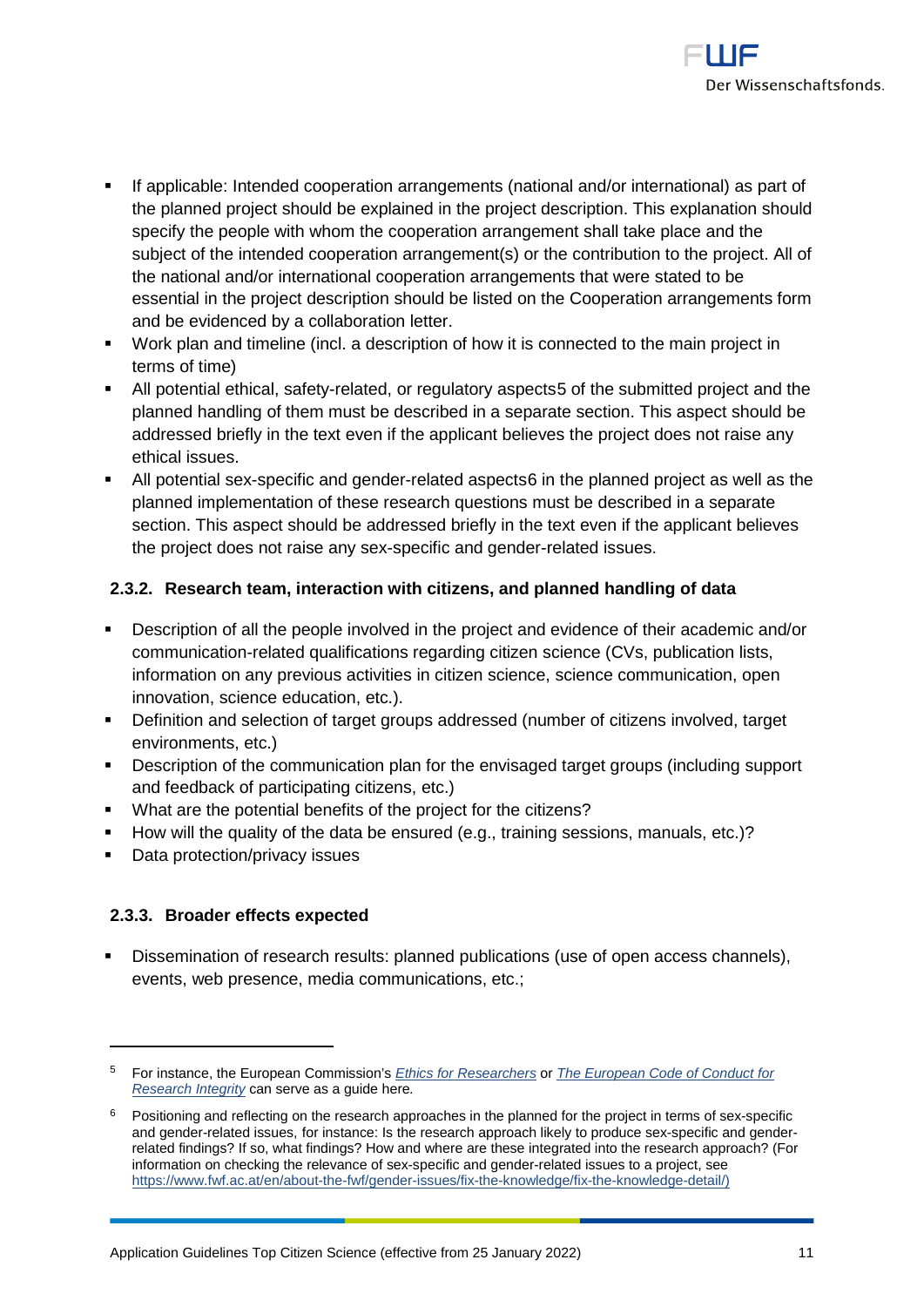

 Description of potential effects on other research disciplines and/or effects of the planned TCS activity on society (social impact, positive effects on public perception of science and research, etc.);

## <span id="page-11-0"></span>**2.3.4. Annex 1: List of references**

List of literature cited in the application on no more than 5 pages

## <span id="page-11-1"></span>**2.3.5. Annex 2: Financial aspects**

The template for the description of projected costs can be found in [Appendix I.](#page-21-0)

- **Information on the research institution and those of the national research partners** 
	- Existing personnel (not financed by the FWF; usually, the principal investigator and the personnel of the research institutions)
	- ‒ Existing infrastructure
- Information on the funding requested
	- ‒ Explain briefly why the personnel requested is needed (type(s) of requested position(s), job descriptions, extent of employment, and duration of involvement in the project);
	- ‒ Explain briefly why the non-personnel cost applied for are justified (equipment, materials, travel, and other costs). If funding for equipment is requested, applicants must explain why this does not constitute part of the basic equipment of the given research environment – see [Section 2.5.3.](#page-13-1)

### <span id="page-11-2"></span>**2.3.6. Annex 3: CVs and description of previous research achievements**

The academic CVs and research achievements (for the principal investigator as well as a maximum of three other project [participants\)](https://www.fwf.ac.at/fileadmin/files/Dokumente/Antragstellung/glossary_application-guidelines.pdf) and should be described on no more than three pages per person.

### *2.3.6.1. Required contents for academic CVs*

- Name and contact details of the person, address of the research institution, and relevant websites. It is also required to provide a publicly available link(hyperlink) to a list of all publications; the use of **ORCID** is expressly recommended for this purpose.
- List of academic milestones and relevant positions held to date (with a brief explanation of any career gaps, if applicable).
- Main areas of research and short statement of the most important research results achieved to date.

### *2.3.6.2. Required description of previous research achievements*

 Academic publications: list of no more than ten of the most important published or accepted academic publications (journal articles, monographs, edited volumes,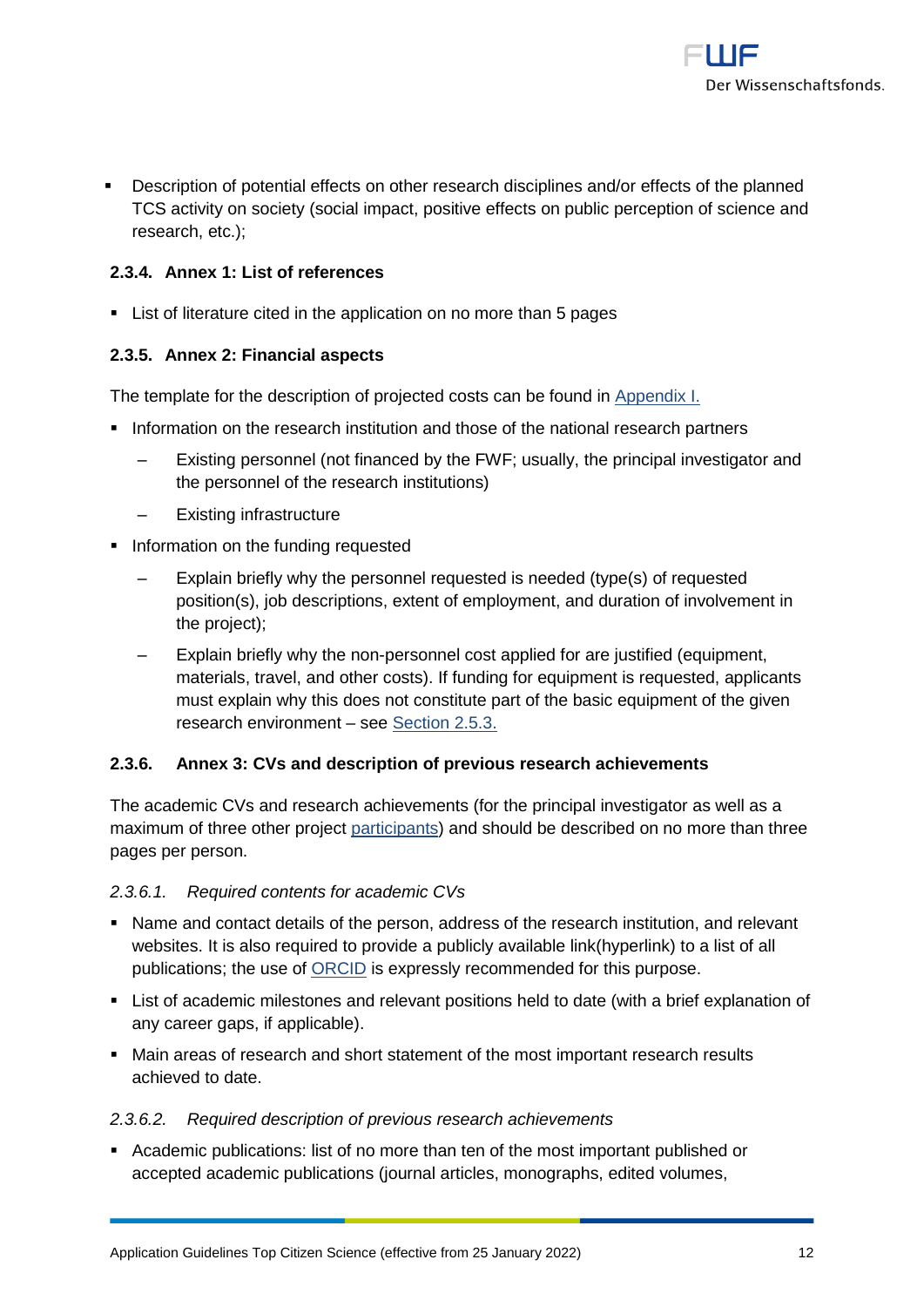

contributions to edited volumes, preprints, proceedings, etc.); for each publication, if available, either a [DOI address](http://www.doi.org/) or another [persistent identifier](http://en.wikipedia.org/wiki/Persistent_identifier) must be indicated. In accordance with the San Francisco Declaration on Research Assessment [\(DORA\)](https://sfdora.org/), journal-based metrics like the journal impact factor should not be included.

 Additional research achievements: list of no more than ten of the most important research achievements apart from academic publications (such as awards, conference papers, keynote speeches, important research projects, research data, software, codes, exhibitions, knowledge transfers, science communication, licenses, or patents).

## <span id="page-12-0"></span>**2.3.7. Annex 4: Collaboration letters (optional)**

<span id="page-12-1"></span>+++++++++

## **2.4. Mandatory appendix: Publication list**

A list of all research publications<sup>[7](#page-12-4)</sup> of the last five years (broken down into "quality assured publications" and "other publications") of all participants for whom an academic curriculum vitae is enclosed, as well as for all project members for whom personnel costs are requested (merged into the document *publication\_list.pdf*). This list – which will not be forwarded to the reviewers –helps the FWF to speed up the process of finding reviewers who do not have a conflict of interest.

## <span id="page-12-2"></span>**2.5. Eligible project-specific costs**

<span id="page-12-3"></span>The only projected costs eligible for funding are those in the following cost categories.

### **2.5.1. Personnel costs**

-

Only those personnel may be applied for who are needed in addition to the existing personnel resources for the realization of the project and only to the extent required for the project.

The available legal categories of employment are contracts of employment for full-time or part-time employees and marginal employment. A part-time (50%) contract of employment for "student assistants," which equates to 20 hours per week, may be requested for researchers who have not yet completed a master's or diploma degree programme in the relevant subject area.

The current FWF salary scale (["Personnel costs and salary scale"](https://www.fwf.ac.at/fileadmin/files/Dokumente/Antragstellung/glossary_application-guidelines.pdf) or, for graduates of medicine in Austria, ["Personnel costs and salary scale –](https://www.fwf.ac.at/fileadmin/files/Dokumente/Personalkostensaetze/personnel-costs-2018-medicine.pdf) Graduates of medical studies"), indicates the salaries that may be requested. The FWF grants an annual salary adjustment to compensate for inflation, which is applied automatically to all existing contracts of

<span id="page-12-4"></span>Publication lists must include: all authors, complete titles, journal, year, and page numbers. For each publication, if available, either a [DOI address](http://www.doi.org/) or anothe[r persistent identifier](http://en.wikipedia.org/wiki/Persistent_identifier) should be indicated; for publications with more than 20 authors, an "et al." reference can be used.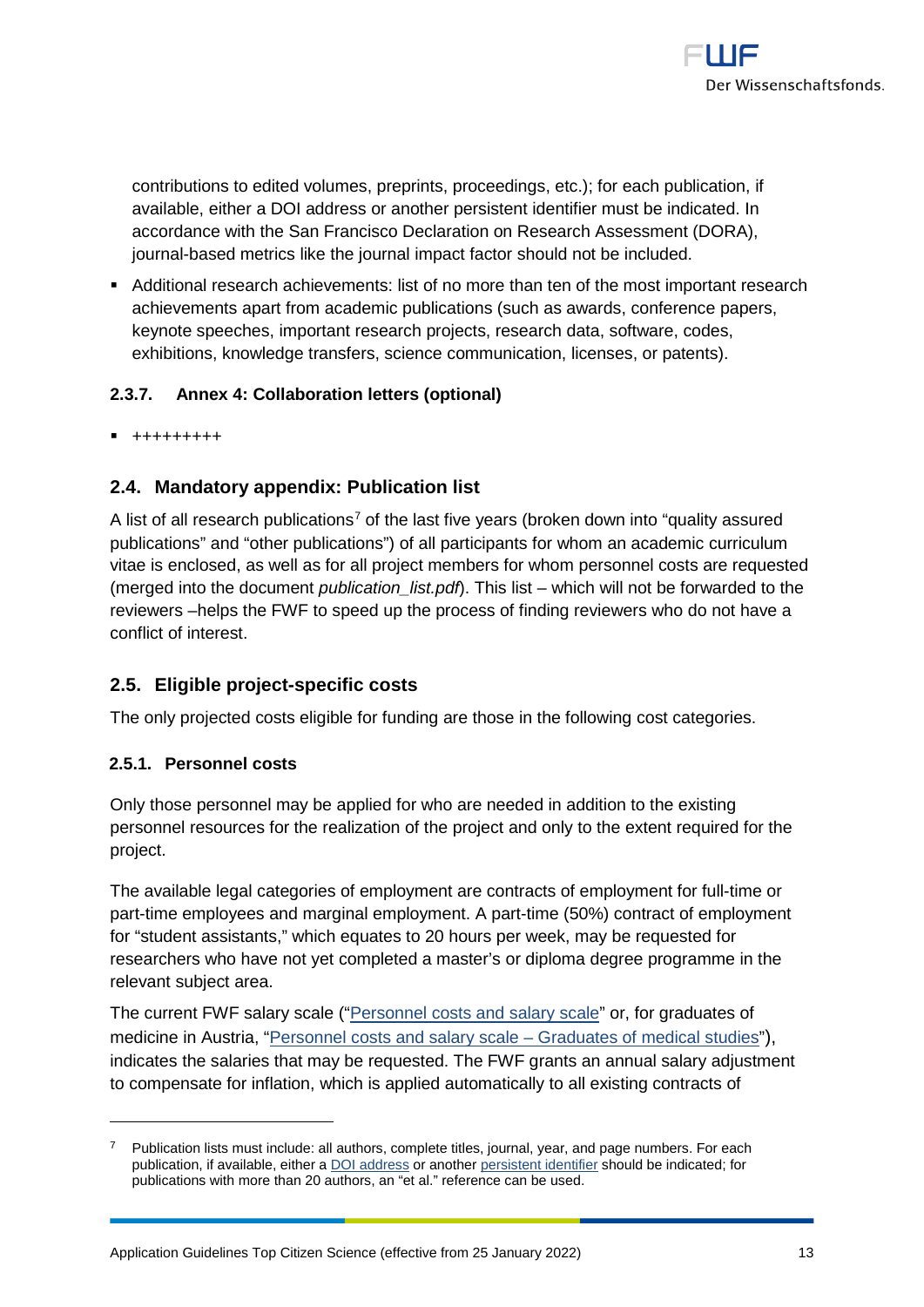

employment in Stand-Alone projects. Please note that contracts of employment of no more than 75% (which equates to 30 hours per week) may be requested for doctoral students.

## <span id="page-13-0"></span>**2.5.2. Grant-salaried principal investigators**

The FWF defines a grant-salaried principal investigator as a principal investigator whose salary is to be paid from the funding provided for the project. Female applicants are also eligible to apply for funding for professional development.

A detailed description of the requirements and application procedure can be found in the [Information on funding the principal investigator's \(PI's\) salary.](http://www.fwf.ac.at/fileadmin/files/Dokumente/Downloads/bgbl.pdf)

### <span id="page-13-1"></span>**2.5.3. Equipment costs**

Equipment may only be requested if it is specifically required for the project and if it is not part of the institution's existing infrastructure. "Infrastructure" is considered to include all equipment (and components for the equipment) that must be available in a modern research institution to conduct basic research in the relevant discipline at an internationally competitive level. Please note that if such equipment or components are requested nonetheless, doubts may be raised whether it is possible to conduct leading-edge basic research in such an environment (and indeed how it was possible to carry out the preliminary work related to the project in the first place). This may have an impact on the funding decision.

In this context, "equipment" includes scientific instruments, system components, selfconstructed devices (generally assembled from smaller pieces of equipment and materials), and other tangible fixed assets as well as intangible assets such as licenses, industrial property rights, and licenses derived from such rights, whose acquisition cost per item exceeds the amount 1,500.00 EUR (incl. VAT, unless the research institution is entitled to deduct VAT) and where the said equipment is financed primarily (more than 50% of the total costs of the specific item) from FWF funds. A vendor quote from a company (PDF scan) must be uploaded with the application for each piece of equipment whose acquisition cost (including VAT) exceeds EUR 5,000.00.

For items of equipment which are required specifically for the project and whose acquisition cost (including VAT) is EUR 24,000.00 or higher, applicants must confirm with their signatures on the application form (*Affirmation of applicant)* that they have verified that no comparable equipment that could be used or shared is available within a reasonable distance, and that the possibility of (co-)financing by third parties has been explored. Applicants must also ensure that they are aware of any possible costs that could arise from the use, maintenance, and repairs of the equipment.

The principal investigator is to instruct his/her research institution to order the equipment and effect payment accordingly. In all equipment purchases, the research institution's procurement guidelines are to be observed. Each item of equipment is to be recorded in the institution's inventory and the acquisition costs are to be reimbursed from the respective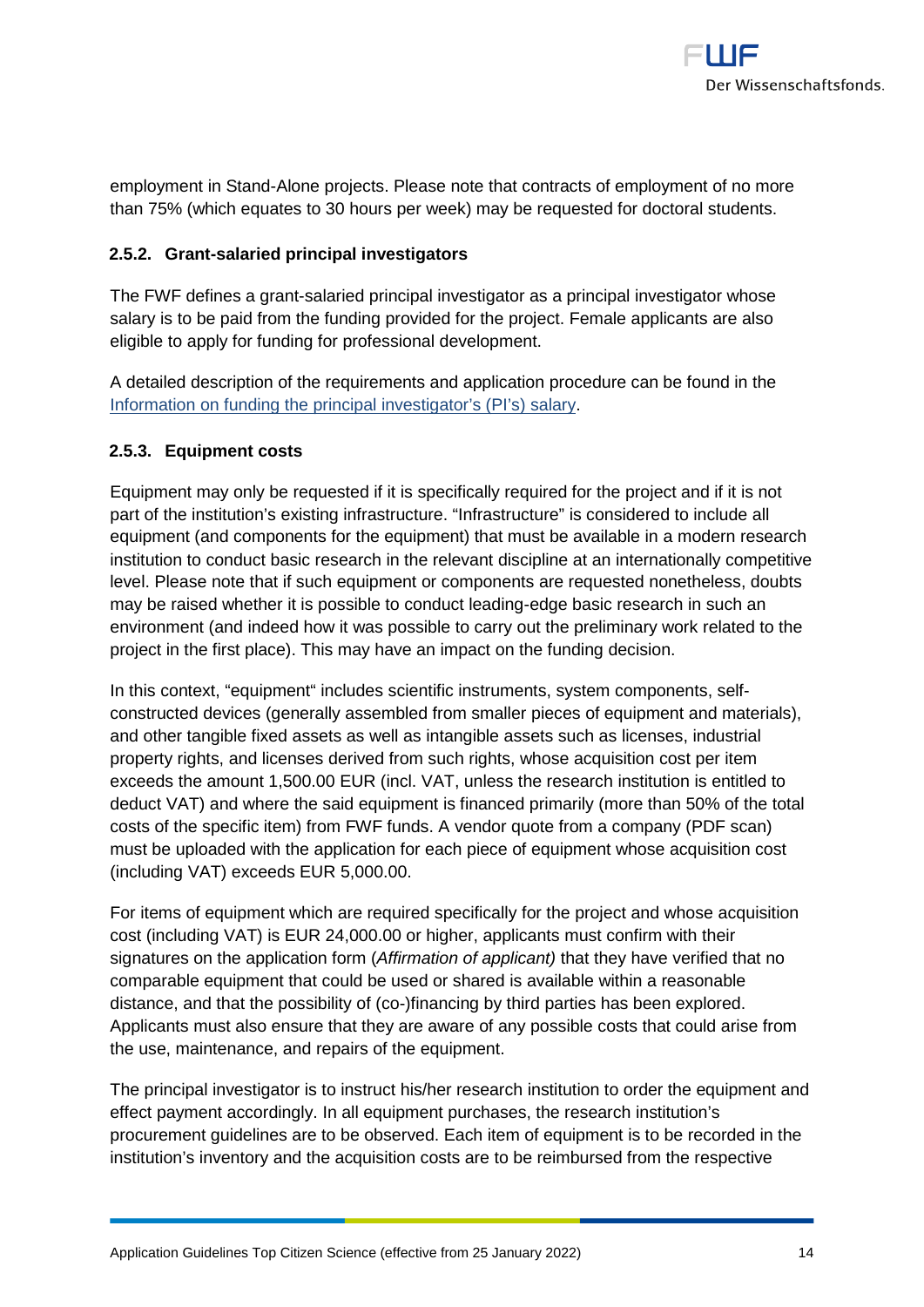

project budget in accordance with the relevant agreement between the research institution and the FWF.

## <span id="page-14-0"></span>**2.5.4. Material costs**

"Materials" encompasses consumables and small pieces of equipment (cost per item is below EUR 1,500.00 incl. VAT).

The calculation of requested funds for project-specific material costs should be justified with reference to the timelines, work plans, and experiment plans. In making the calculation, experience from previous projects should be considered.

### <span id="page-14-1"></span>**2.5.5. Travel costs**

-

Funding may be requested for project-specific travel and accommodation, field work, expeditions, etc. The project description must include a detailed travel plan broken down by project participant. This plan must indicate which persons, for what purpose, when (in which year of the project), for how long and where they will be travelling, and how much this will cost.

When planning travel in connection with a project, researchers should always carefully consider whether travel is absolutely necessary or whether the relevant information can be exchanged virtually. If a project requires travel, transportation by train is preferred to travel by air as a contribution to environmental sustainability. Funding can be requested for any resulting extra costs such as an additional overnight stay. When travelling by air, it is strongly recommended to make a carbon offset contribution[8,](#page-14-2) which can be requested as part of the travel expenses or funded through the budget for general project costs. A carbon offset contribution can be requested for up to 15% of the ticket price.

Travel expenses for researchers from other Austrian and foreign research institutions can only be granted in exceptional cases and require detailed justification.

The calculation of travel and accommodation costs should generally be based on the federal regulations governing travel costs (RGV). The current RGV rates for travel abroad can be found in the following [document.](https://www.fwf.ac.at/fileadmin/files/Dokumente/Antragstellung/glossary_application-guidelines.pdf)

For longer stays, a transparent and appropriate budget should be prepared; in general, this budget will be lower than the costs calculated based on RGV rates.

Applicants must not request funding for the presentation of project results at conferences; the costs associated with attending such conferences should be covered by the "general project costs".

<span id="page-14-2"></span>The amount of a carbon offset contribution for flights can be calculated, for example, using the [CO2 calculator](https://www.climateaustria.at/eng/co2offsetting.html) on the website of Climate Austria.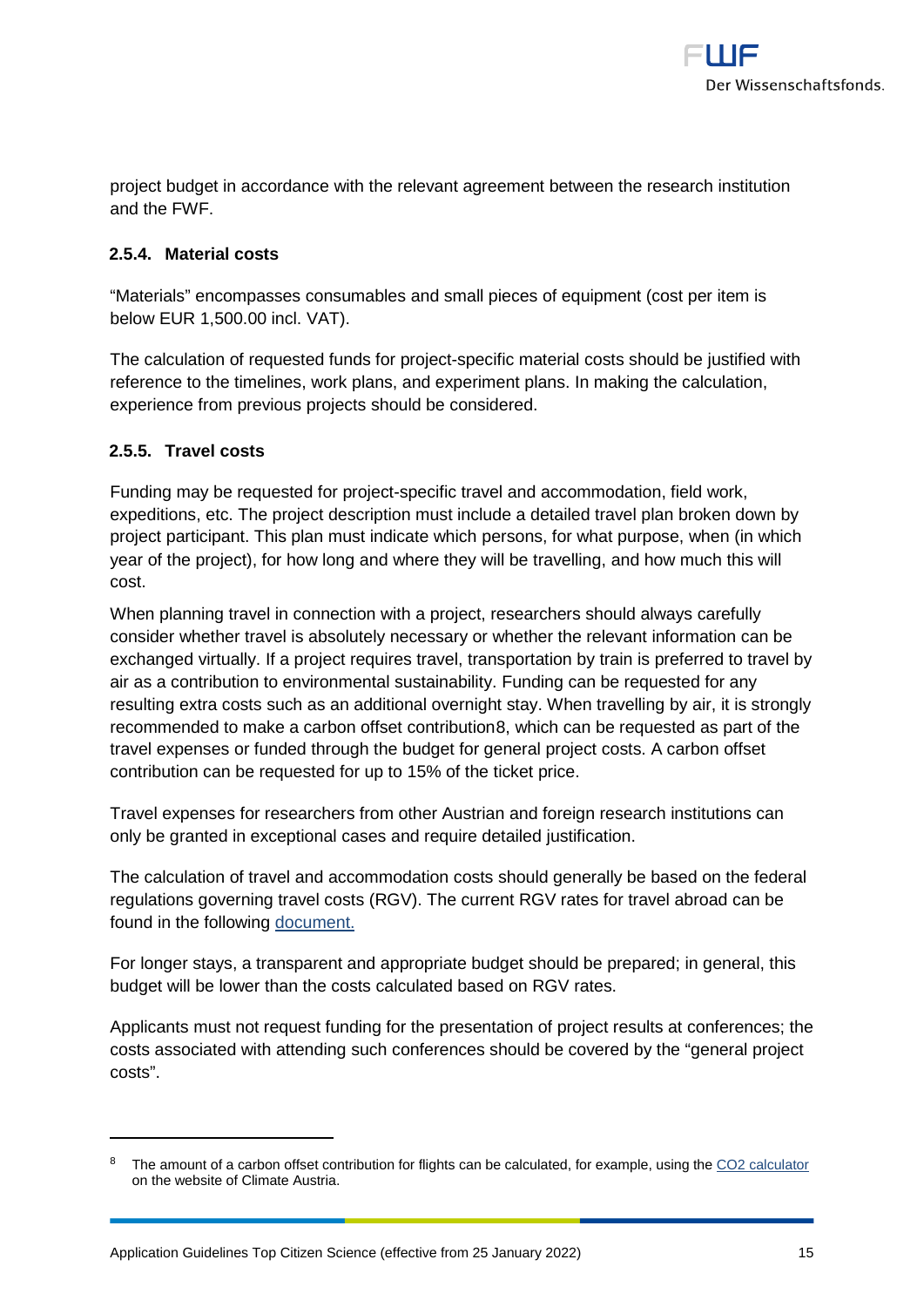

## <span id="page-15-0"></span>**2.5.6. Costs as part of national and international cooperation arrangements**

In contrast to national research partners (see section 1.6.), costs arising within the context of a research collaboration with an external research institution are to be borne by that research institution.

Within the context of cooperation arrangements, funds may only be transferred to a cooperation partner (whether or not they are based abroad) if they are clearly limited contracts or services and directly necessary for carrying out the Austrian project. This does not apply to [cooperation arrangements with scientists or scholars from developing countries.](https://www.fwf.ac.at/en/research-funding/fwf-programmes/international-programmes/developing-countries-projects/)

#### <span id="page-15-1"></span>**2.5.7. Other eligible costs**

- **Independent contracts for work and services (costs for work of clearly defined scope and** content carried out by individuals, provided that they are justified in terms of research and are economical);
- Costs for the preparation, archiving, open access, and reuse of research data in repositories in accordance with the FWF's [Open Access Policy;](https://www.fwf.ac.at/en/research-funding/open-access-policy/)
- Costs that cannot be included under personnel, equipment, materials, or travel costs, for example:
	- ‒ Coverage of costs for the use of research facilities, e.g., costs for the project-specific use of available equipment (i.e., project-specific "equipment time") or of large research facilities; if the costs exceed EUR 5,000.00 including VAT, vendor quotes must be provided; please upload a PDF scan. Where the costs exceed EUR 10,000.00 not including VAT (over the entire term of the project), each vendor quote must be accompanied by the corresponding calculation basis. This calculation must include information on the nature and scope of the services for which project-specific costs are incurred (according to internal charging procedures, e.g., based on usage days or hours, or based on the number and type of measurements/analyses performed, etc.) and may not contain any infrastructure-related costs like equipment depreciation, supplementary charges for overheads, costs of research premises, etc.;
	- ‒ Costs for any laboratory animals necessary for the project;
	- ‒ Costs for project-specific work carried out outside the applicant's research institution (e.g., for analyses carried out elsewhere, interviews, sample collection, preparation of thin slices, etc.); in case the costs exceed EUR 5,000.00 including VAT, vendor quotes must be uploaded;
	- ‒ Costs for the disposal of project-specific hazardous waste.

#### <span id="page-15-2"></span>**2.5.8. General project costs**

For reasons of simplicity, general project costs refer to all those costs that are generally permitted but cannot be requested separately. These include, for example, costs for conference travel, dissemination activities as well as smaller, unforeseen costs necessary for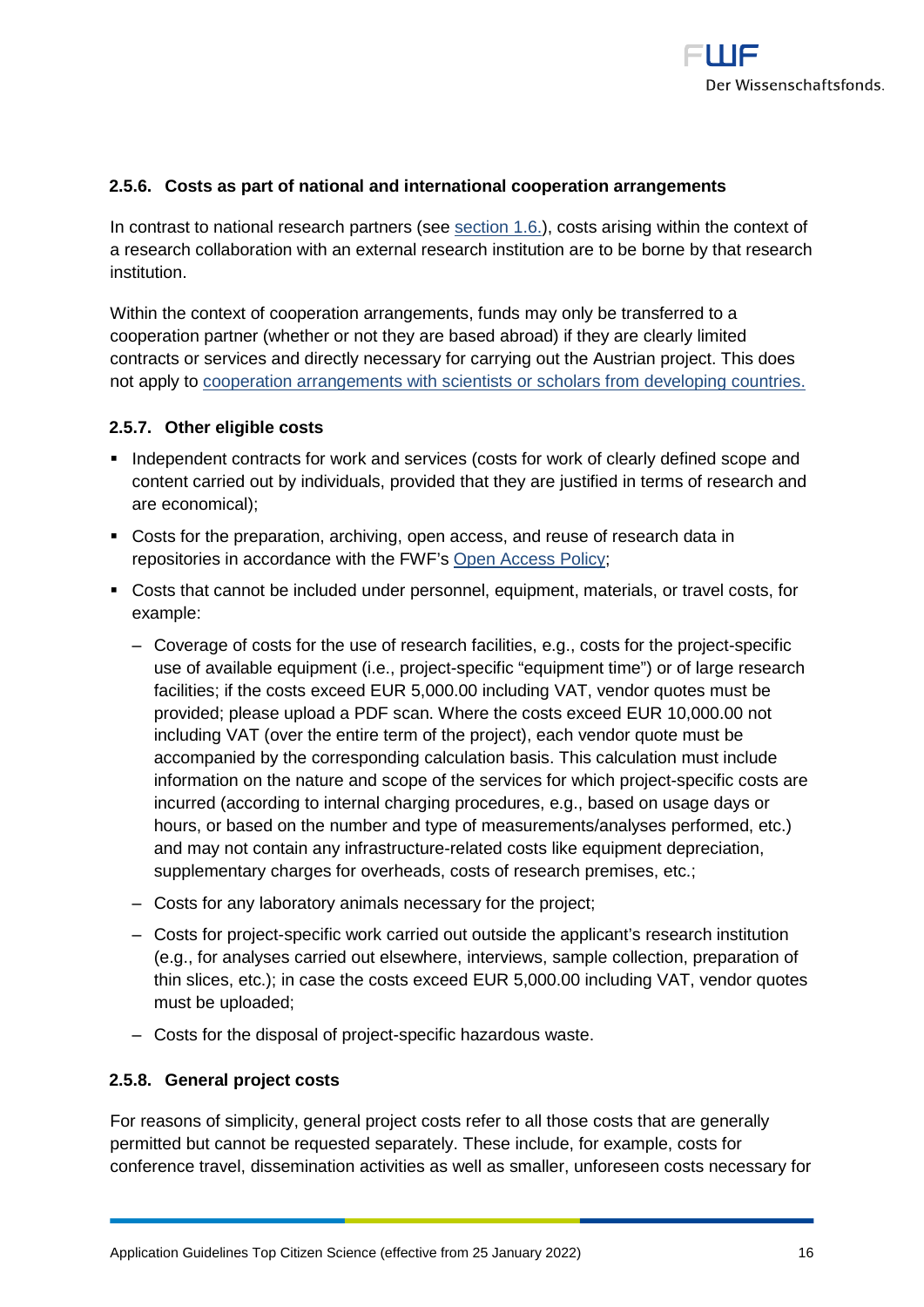the project. General project costs should not be understood in the sense of "overhead costs" of the research institution.

General project costs are be entered in the appropriate field in the *cost breakdown* form and calculated as 5% of the total funding requested. No justification for general costs is needed in the project description.

Up to three years after the completion of the project, applicants can apply for additional funds for publications resulting from projects supported by the FWF as part of its [peer-reviewed](https://www.fwf.ac.at/en/research-funding/fwf-programmes/peer-reviewed-publications/)  [publications](https://www.fwf.ac.at/en/research-funding/fwf-programmes/peer-reviewed-publications/) programme.

## <span id="page-16-0"></span>**2.6. Forms**

All required forms must be completed in their entirety. For the application to be legally binding, the FWF requires the cover sheet generated automatically at the end of the submission process, including the original signatures and stamps:

- Affirmation of applicant,
- Declaration of consent by the applicant's research institution,
- Consent of the applicant relating to GDRP
- Affirmation of the national research partner, where applicable,
- Declaration of consent by the research institution of the national research partner, where applicable.

*Co-authors* form: All persons who have made substantial research-related contributions to the conception and writing of the application should be named as co-authors. A brief description of the nature of each contribution should be included; where there are no coauthors, applicants should state this explicitly on the form.

## <span id="page-16-1"></span>**2.7. Additional attachments**

In addition to the project description incl. annexes and the forms, the following attachments must be uploaded, where applicable:

- Cover letter;
- List of reviewers who should be excluded;
- If the TCS expansion project submitted is a continuation of an FWF-TCS-funded project, a report on previous results or a final report and a list of publications resulting from the project must be uploaded in the language of the application (no more than 6 pages);
- For the attachments needed when a rejected application is revised and resubmitted, see [section 2.8;](#page-17-0)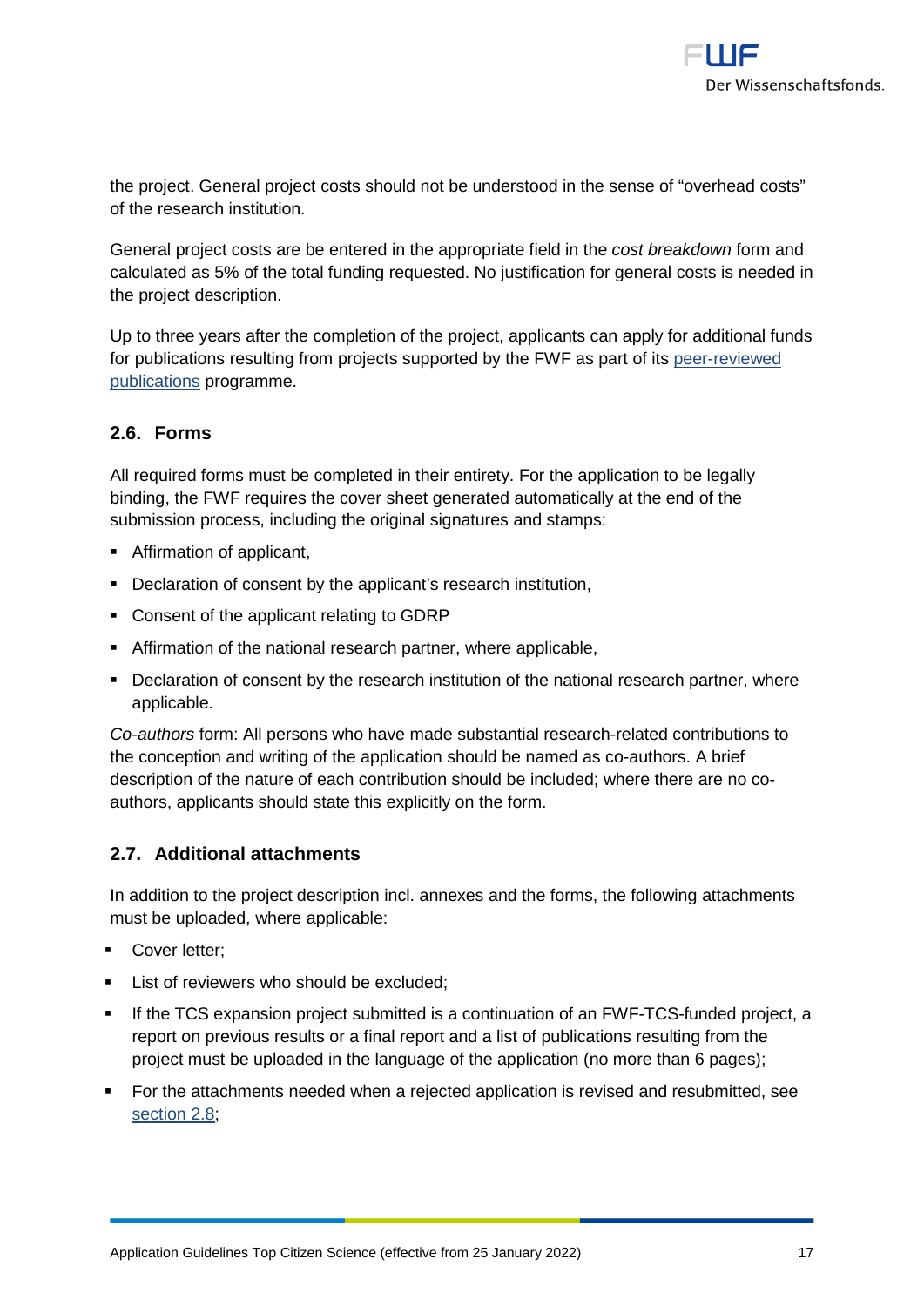

- Vendor quotes for requested pieces of equipment whose acquisition cost (including VAT) is EUR 5,000.00 or higher. (Please provide one quote from one company for each piece of requested equipment. These quotes may be submitted in German).
- Vendor quotes for any relevant items requested under "Other costs" if the costs exceed EUR 5,000.00 including VAT (e.g., use of research facilities).

It should be noted that any annexes or attachments in addition to the ones mentioned above will not be considered in further stages of the application process (such as letters of recommendation, "forthcoming" publications etc.).

## <span id="page-17-0"></span>**2.8. Revising a rejected application ("resubmission")**

A resubmission is defined as the revision of a rejected application which – regardless of the programme category – deals with the same or similar research questions. Where an applicant submits an application on the same or very similar research questions yet does not consider it to be a resubmission but an entirely new project, the applicant must submit a separate accompanying letter to the FWF Office explaining how the research questions have in fact changed. For example, changes in research methods alone are not sufficient for a proposal to qualify as a completely new project. In cases of doubt, the decision-making bodies of the FWF shall decide.

- An accompanying letter containing an overview of all changes made in the resubmitted application must be submitted to the FWF. This overview will not be passed on to the reviewers.
- Response(s) to reviews: the applicant can decide whether the response(s) should be passed on only to the previous reviewer concerned or to all reviewers (see Section 3). These response(s) should address the suggestions and criticism expressed in each review of the previous application and point out the changes made on that basis. Such responses are not necessary in the case of reviews written by persons who are to be excluded from the review process for the resubmitted application. However, such exclusions must be justified and will also be counted toward the list of reviewers who are to be excluded for the resubmission.

If all the reviewers are to receive the response(s), the applicant must submit a single document containing an overall response. If the response(s) are to be passed on only to the reviewers who were previously involved, the applicant should include a short response to each review in a separate document.

Resubmissions must show changes. If an application has been rejected for the standardised reasons C3, C4, and C5, these changes need to be substantial (based on the comments in the reviews). If no such changes are made, the FWF's decision-making bodies will return the application to the applicant without review.

There is no deadline within which a resubmission of a rejected application must be submitted, but any relevant application requirements must be considered. Submission of a resubmission follows the application procedure described in [2.2.3.,](#page-8-1) meaning that it is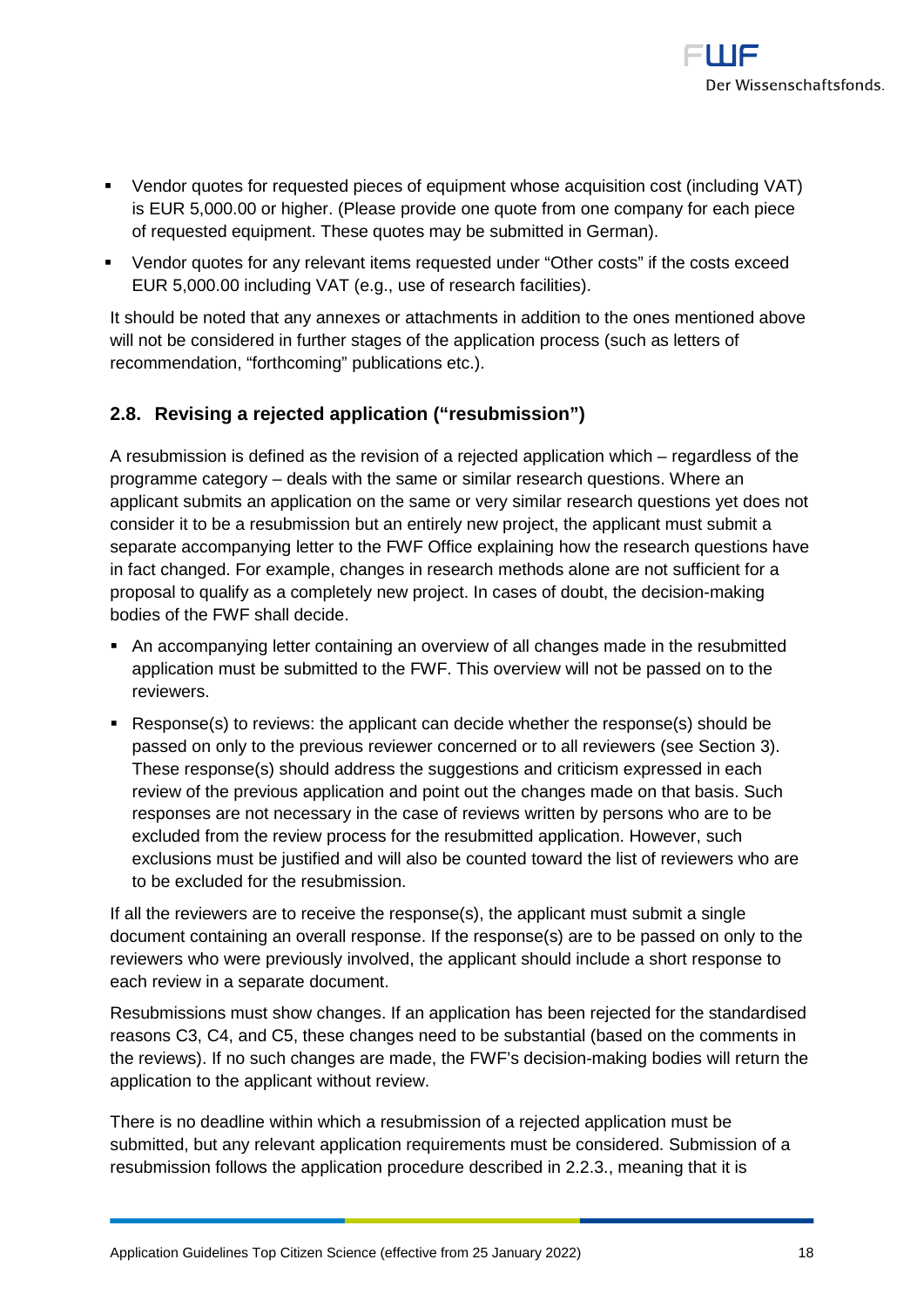

submitted as a new independent application and not as an additional application to the previously rejected application

## <span id="page-18-0"></span>**3. Processing of and decision on the application**

The FWF Office undertakes a formal check of the application. A detailed description of the decision-making process, the criteria for selecting international reviewers, detailed rules concerning conflicts of interest and the composition of expert juries and boards can be found in the [General Principles of the Decision-Making Procedure](https://www.fwf.ac.at/en/research-funding/decision-making-procedure-evaluation/decision-making-procedure/)

Information on the average duration of the review process can be found in the [FWF-Dashboard.](http://dashboard.fwf.ac.at/en/) When the review process is completed, the FWF Board considers the reviews and decides whether the proposal should be supported. The applicant will be informed in writing of the FWF's decision.

The **review procedure** consists of two written reviews by international experts. After completion of the review procedure, the FWF's Board uses the results of the review to decide whether the project should be funded. The applicant will be notified of the FWF's decision in writing.

## *Requests for changes and returning applications without review*

The FWF will not process incomplete applications, those which do not comply with the FWF's regulations or which contain formal errors (in particular, if the maximum length permitted is exceeded), unless and until the applicant has rectified the problems within a reasonable period of time (generally three weeks). If the problems have not been resolved within this period of time, the FWF's decision-making bodies will return these proposals without review. Similarly, applications will not be reviewed if they have been previously rejected by the FWF and resubmitted without appropriate revisions.

All applications that conform with the FWF's regulations will be sent out for review. The reviewers (generally persons working outside of Austria) will be selected by the members of the FWF Board and confirmed by the FWF's decision-making bodies.

Once the review process has begun, no more changes can be made to the application.

### *Reasons for rejection*

The reasons for rejecting a project will be analysed and assigned one of five categories (C1– C5). The result will be sent to applicants along with the reviews. A detailed description of the categories can be found in the [General Principles of the Decision-Making Procedure.](https://www.fwf.ac.at/en/research-funding/decision-making-procedure-evaluation/decision-making-procedure/)

### *Resubmissions*

If the application is a resubmission of a previously rejected proposal, the FWF will generally contact those reviewers who provided *constructive* criticism on the previous application. Reviewers who gave entirely positive or negative comments will generally not be contacted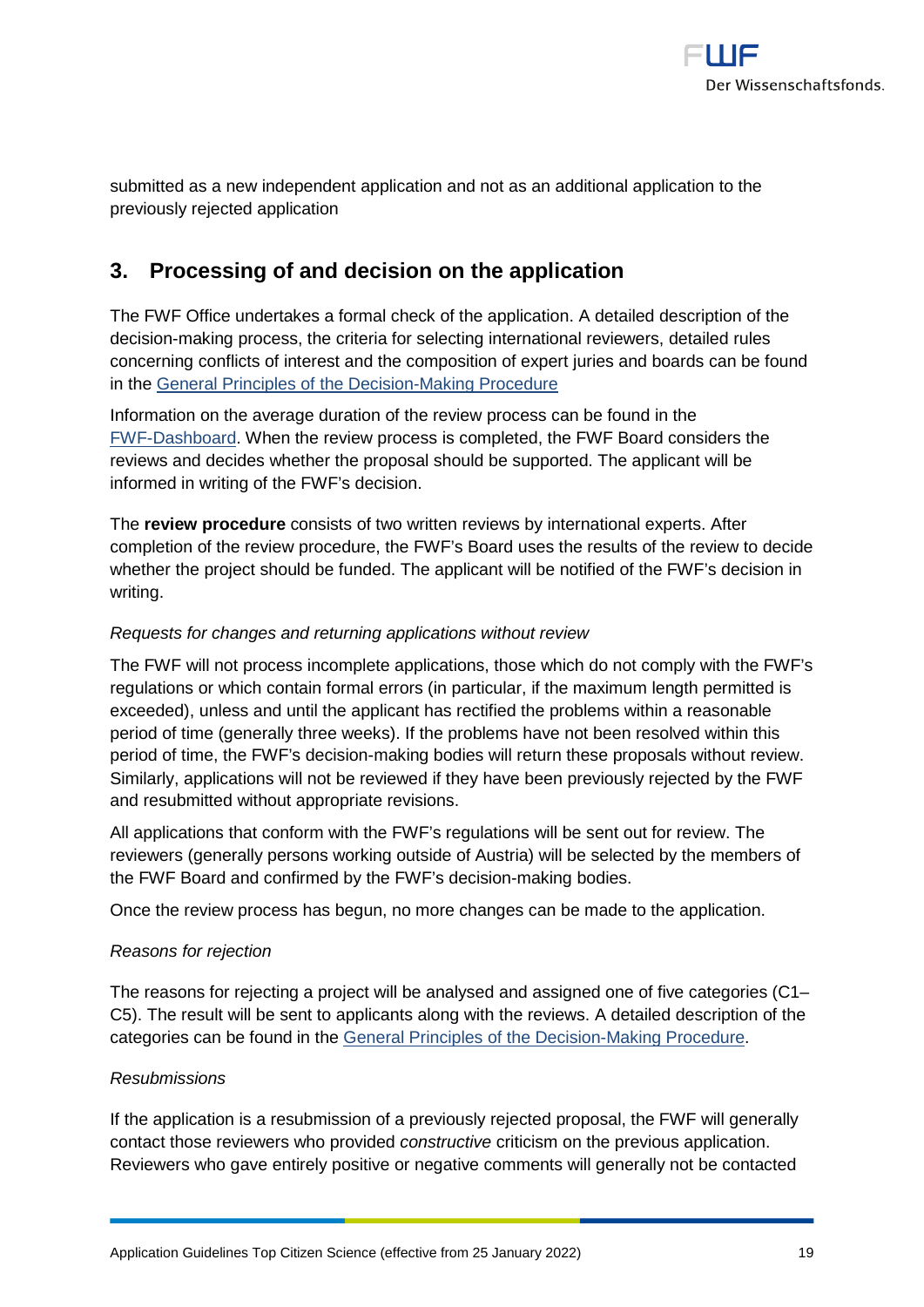

for a second review. However, please note that all resubmissions are also evaluated by new reviewers.

## *Proposal bans*

Applications that are rejected for reason C5 will be barred for 12 months (from the date of the decision) and cannot be resubmitted during that period.

Applications that have been submitted three times and rejected for reasons C3 or C4 (with the "three times" referring to the original application and two resubmissions) are also barred for 12 months (from the date of decision). Rejections for reasons C1 or C2 do not count towards this total.

It is only ever topics that are temporarily banned according to these rules, and not applicants.

### *Exclusion of reviewers*

As mentioned in [section 2.7.,](#page-16-1) an additional document may be uploaded giving a list of up to three reviewers who the applicant believes may have a conflict of interest and whom the applicant therefore does not wish to review the application. A detailed description of the FWF's policy on conflicts of interest can be found in the [General Principles of the Decision-](https://www.fwf.ac.at/en/research-funding/decision-making-procedure-evaluation/decision-making-procedure/)[Making Procedure](https://www.fwf.ac.at/en/research-funding/decision-making-procedure-evaluation/decision-making-procedure/) document.

The applicant must give reasons for why they wish to exclude certain reviewers. If the reasons given hold up to scrutiny, the FWF will generally fulfil such requests and will exclude those reviewers from the review process.

Please note that the FWF does not wish to receive, nor will it consider a list of possible reviewers from applicants.

# <span id="page-19-0"></span>**4. Compliance with legal requirements and standards of research integrity**

Applicants must comply with all legal requirements and safety provisions (e.g. the Federal Disabilities Act) that apply to their Stand-Alone project and obtain all the necessary permits (e.g., from the Ethics Commission, the Commission for Animal Experimentation, the Federal Monuments Authority Austria, or the relevant foreign authorities).

Applicants must also comply with the [Guidelines for Good Scientific Practice](https://oeawi.at/en/guidelines/) of the Austrian Agency for Research Integrity (ÖAWI) when submitting the application and carrying out the project. If there is reason to believe that an applicant has failed to comply with these standards, the FWF will arrange for the ombudsperson of the respective research institution or the [Austrian Agency for Research Integrity](https://oeawi.at/en/) (ÖAWI) to carry out an investigation. The FWF reserves the right to suspend, in part or in whole, any procedures related to applications or ongoing projects until the investigation has been concluded. For more detailed information, see [FWF procedure in cases of suspected scientific misconduct.](https://www.fwf.ac.at/fileadmin/files/Dokumente/Research_Integrity_Ethics/FWF_Verfahren_Research_Misconduct-en.pdf)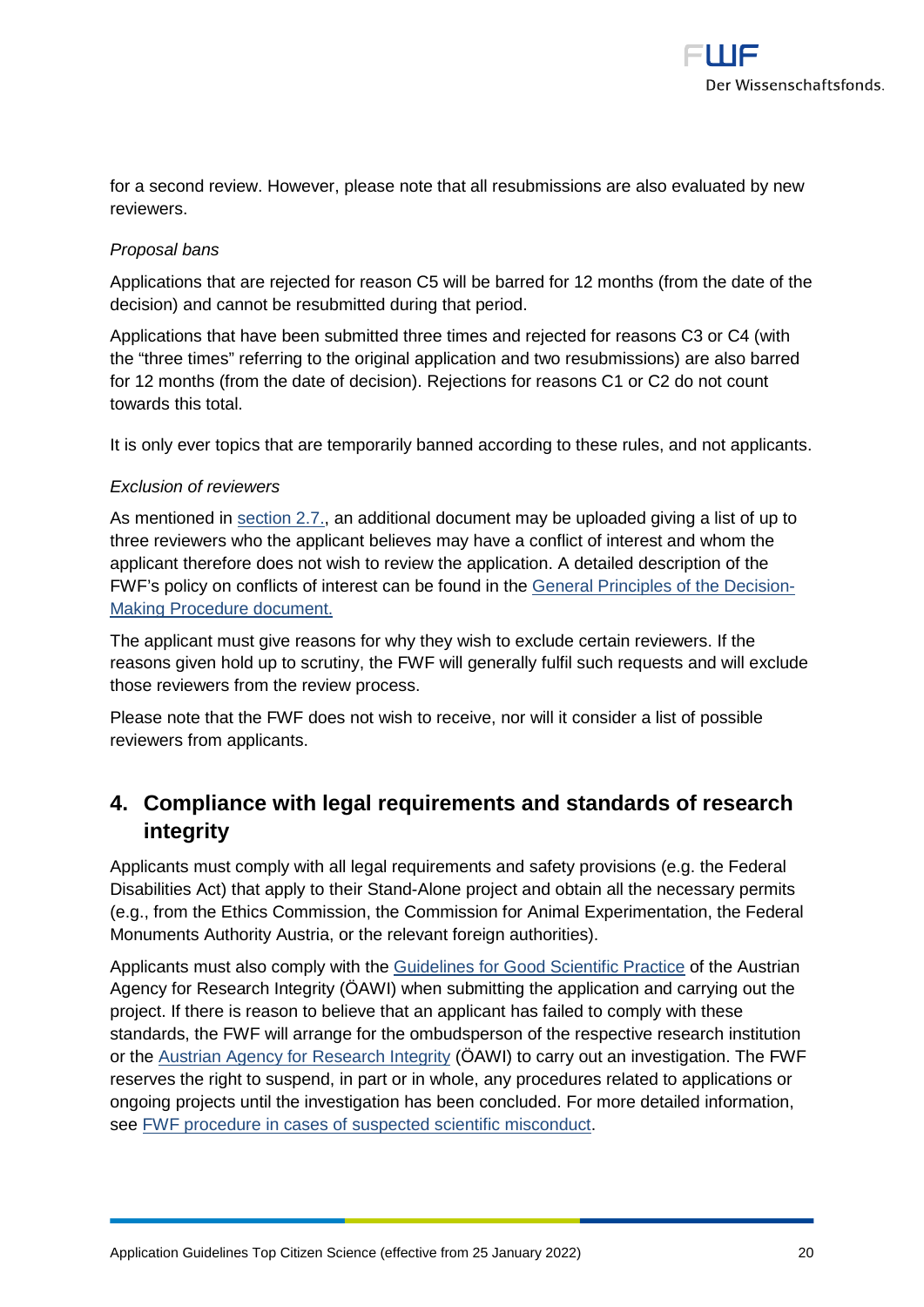

# <span id="page-20-0"></span>**5. Publication of project data and results**

The FWF would like to point out that should the project be approved, the FWF will publish on its website a summary of the project in German and English for public relations (PR) purposes – which must be sent to the FWF by the applicant when returning the grant agreement – as well as the amount of funding granted and, on project completion, summaries of the final report of the project. The principal investigator should ensure that these summaries are written in such a way as to safeguard legitimate interests of secrecy for reasons of national defence and patent law, and that trade secrets are appropriately protected. Guidelines for writing PR summaries can be found [here.](https://www.fwf.ac.at/fileadmin/files/Dokumente/Antragstellung/vorgaben_pr-kurzfassungen.pdf)

In addition, the FWF requires a data management plan (DMP) for all approved projects. This should also be sent to the FWF when returning the grant agreement. The template for the DMP can be viewed and downloaded [here.](https://www.fwf.ac.at/en/research-funding/open-access-policy/research-data-management/)

For any kind of publication of project results (e.g., academic publications, research data, conference papers, and media reports), applicants must comply with the guidelines specified in the funding agreement on acknowledging the FWF as the funding institution and the [Open](https://www.fwf.ac.at/en/research-funding/open-access-policy/)  [Access Policy.](https://www.fwf.ac.at/en/research-funding/open-access-policy/)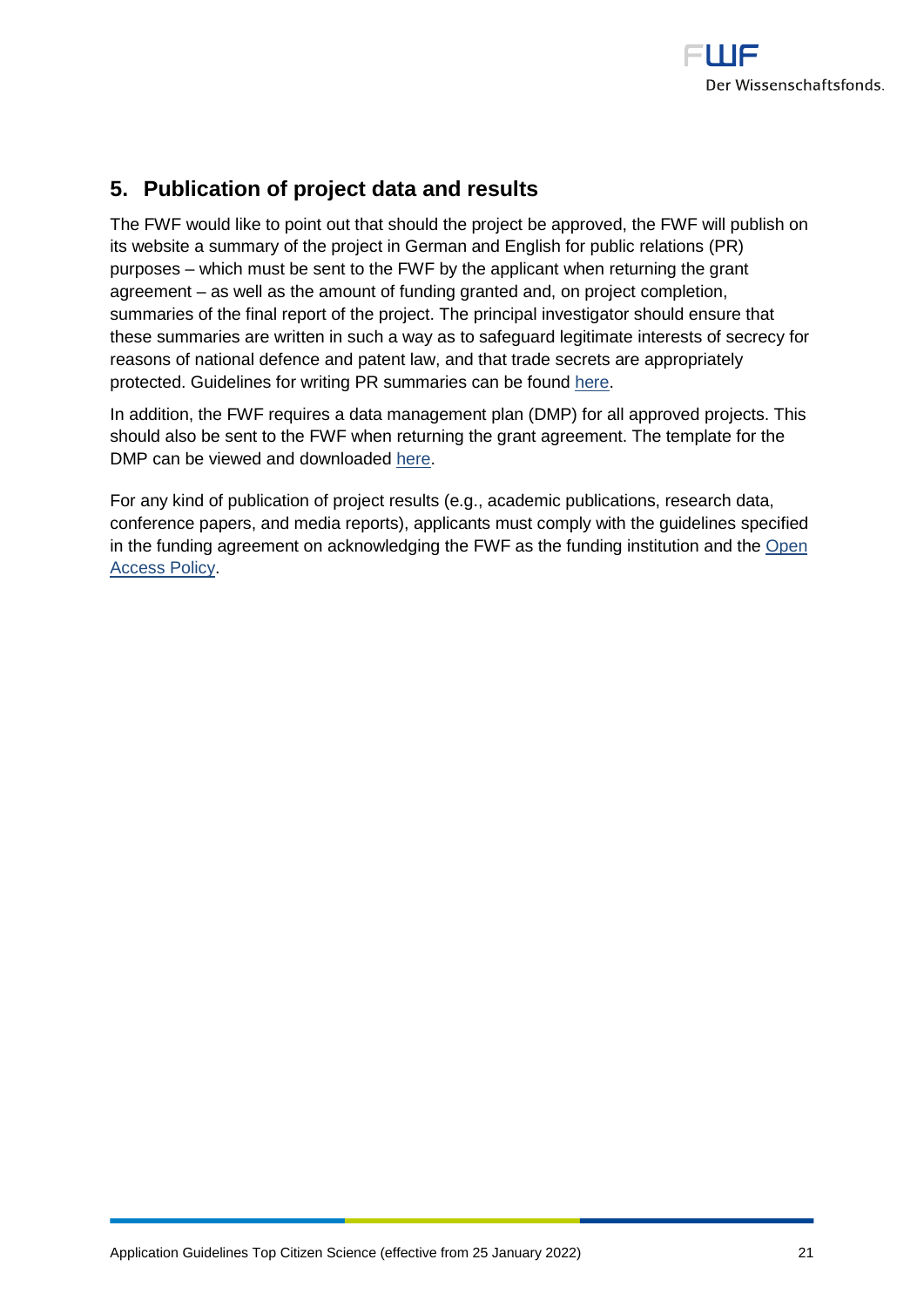

# <span id="page-21-0"></span>**APPENDIX I: Template: information on the research institution and finances**

Note: The information on the research institution and the description of project finances must be presented using the following structure and appended to the project description as Annex 2. The costs must be broken down and adequately justified for each point below. The list and justification of the costs requested must be in accordance with the costs indicated in the *cost breakdown* form.

(a) Details on the research institution of the applicant and–if applicable–of national research partners:

- Existing personnel (not financed by the FWF, usually the principle investigator and research personnel at the research site(s))
- **Existing infrastructure**

(b) Information on the funding requested:

- Explain briefly why the personnel requested is needed for the personnel requested (type(s) of requested position(s), job descriptions, extent of employment, and duration of involvement in the project);
- Explain briefly why the non-personnel cost applied for are justified (equipment, materials, travel, and other costs). If funding for equipment is requested, applicants must explain why this does not constitute part of the basic equipment of the given research environment – see also [section 2.5.3](#page-13-1) .

List and justification for

Personnel costs:

Equipment costs:

Material costs:

Travel expenses:

Other costs (including independent contracts for work and services):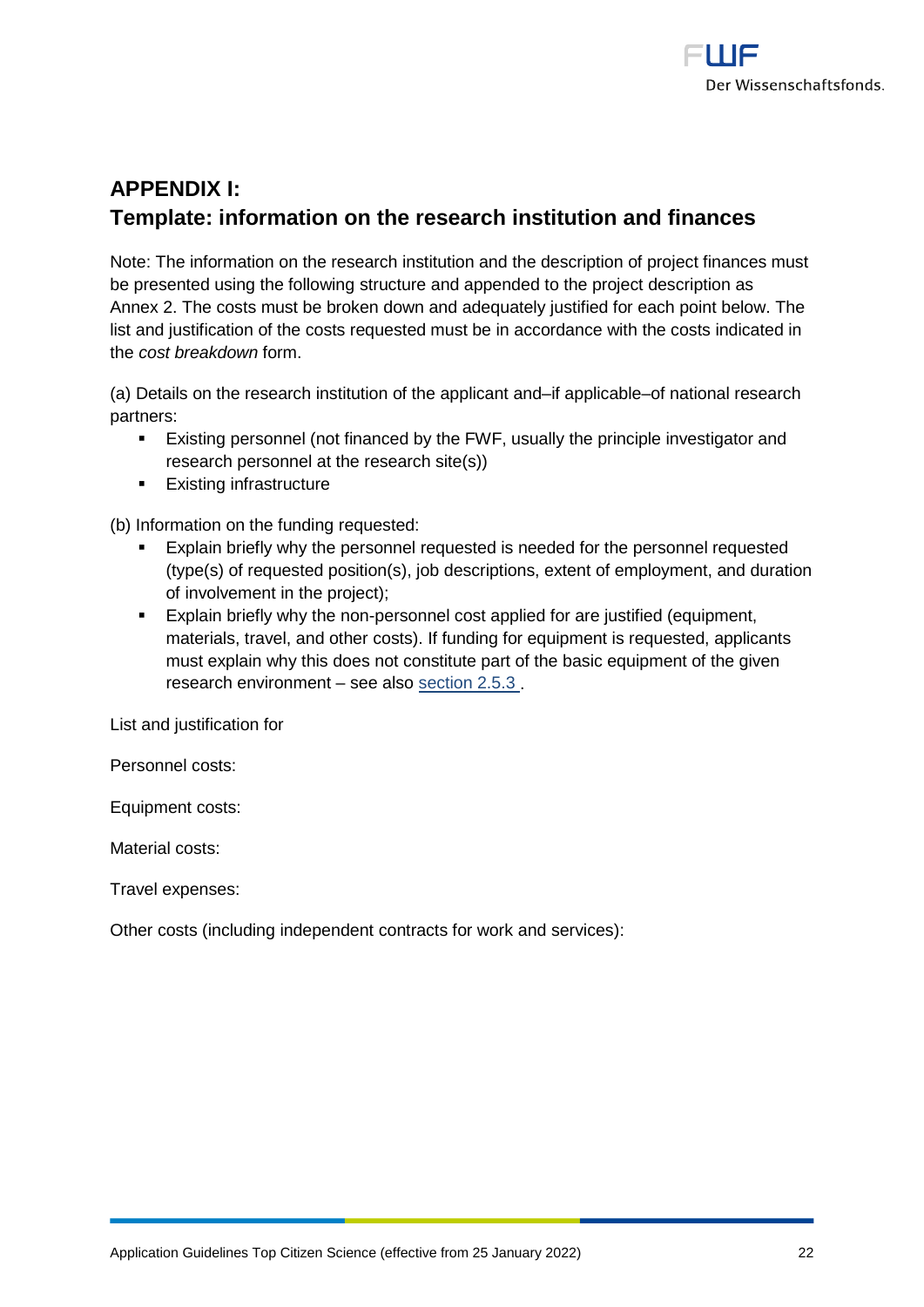

# <span id="page-22-0"></span>**APPENDIX II: Notes and questions for reviewers in the Top citizen Science programme[9](#page-22-1)**

The FWF actively supports equal opportunities and fair treatment for all applicants. The FWF does not put applicants at a disadvantage for non-research-related reasons (such as age, gender, etc.) and therefore asks all reviewers to apply the same standards. For example, when assessing applicants' qualifications, please disregard their actual age, but consider their academic age instead. Our commitment to equal opportunities also means taking into account breaks or delays in applicants' research careers (e.g., due to parental leave; longterm or chronic illness; disability; caring responsibilities; etc.), which may have led to publication gaps, unorthodox career paths, or limited international research experience.

Only the ten most important academic publications and the ten most important additional research achievements of the applicant are to be considered when evaluating the application. As a signatory to the San Francisco Declaration on Research Assessment [\(DORA\)](https://sfdora.org/read/), the FWF also emphasizes that, in assessing research performance, reviewers should refrain from using journal-based metrics such as the Journal Impact Factor.

Please review the present proposal<sup>10</sup>, using the following six assessment criteria: 1) innovation and originality, 2) quality of the proposed research, 3) approach and feasibility, 4) researchers' qualifications, 5) ethics and gender, and 6) overall evaluation. For each of these criteria except 5) we ask you for both written comments and a rating on a scale from "excellent" to "poor". Please be aware, however, that the FWF's funding decision will be based primarily on referees' written assessments rather than the ratings assigned.

Please keep in mind that sections 1 and 2 will be forwarded to the applicant in its entirety and in anonymous form.

### **Section 1a (forwarded to the applicant in its entirety):**

1. Citizen Science aspects

-

- a) Relation of the project to the current international state of research and citizen science activities
- b) Clearly defined objectives of the TCS expansion project as well as reason(s) for choosing the citizen science approach
- c) Additional value of the TCS expansion project
- d) What additional scientific/ scholarly insights will be gained through citizen participation?

<span id="page-22-1"></span><sup>&</sup>lt;sup>9</sup> Further information on the FWF's corporate policy and mission or the application guidelines for Stand-Alone projects can be found on our website a[t https://www.fwf.ac.at/en/about-the-fwf/corporate-policy/](https://www.fwf.ac.at/en/about-the-fwf/corporate-policy/) and <https://www.fwf.ac.at/en/research-funding/fwf-programmes/top-citizen-science-funding-initiative>

<span id="page-22-2"></span><sup>&</sup>lt;sup>10</sup> The project proposal must meet the FWF's formal requirements. Please bear these in mind when writing your review. (Key formal requirements: 20 pages max. for the project description including figures and tables; 5 pages max. for the list of references; 3 pages max. for each academic CV, including a description of previous research achievements and the ten most important publications. For further details see [https://www.fwf.ac.at/en/research-funding/application/stand-alone-projects/\)](https://www.fwf.ac.at/en/research-funding/application/stand-alone-projects/)